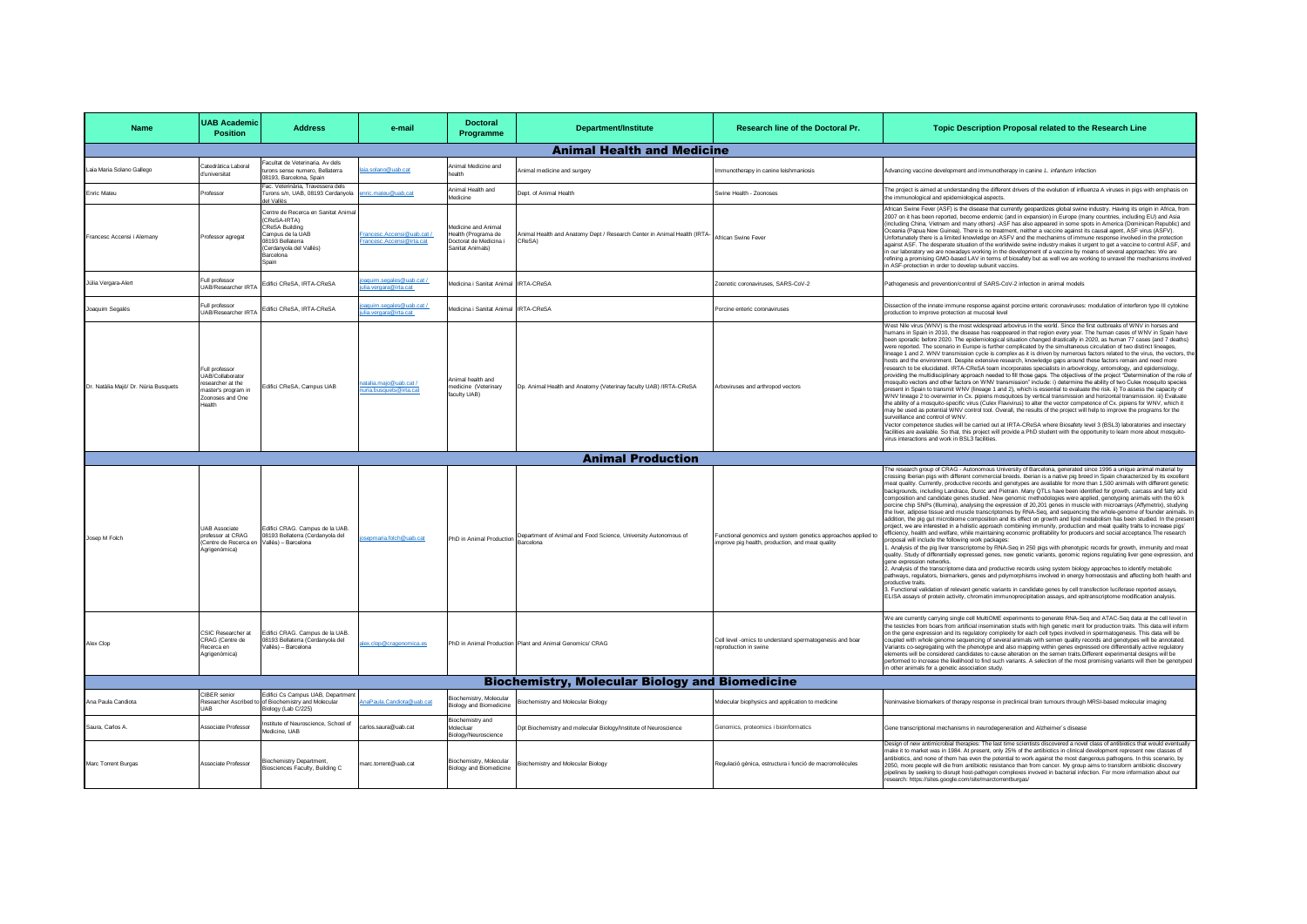| Natalia Sanchez de Groot                        | Ramon y Caja fellow                                                                                           | Building C. office C2-327<br>Carrer la Vall Moronta<br>08193 Bellaterra (Barcelona)                                                                                                                                    | atalia.sanchez@uab.cat                          | Biochemistry, Molecular<br><b>Biology and Biomedicine</b>            | Biochemistry and Molecular Biology                                                               | Regulació gènica, estructura i funció de macromolècules                                                           | The PhD student will help to find a connection between microbiota and neurodegenerative diseases. Specifically, a<br>connection with the aggregation prone proteins expressed by the gut microbiota. We use multidisciplinary approaches<br>including bioinformatics, biophysical and in vivo models to analyse the prion-like behaviour of the proteins expressed by the<br>gut microbiota and uncover its ability to transmit an aggregated conformation to the brain. We aim to discover bacterial<br>strains, protein candidates and transmission mechanisms to inspire new treatments for neurodegenerative diseases.                                                                                                                                                                                                                                                                                                                                                                                                                                                                                                                                                                                                                                                                                                                                                                                 |
|-------------------------------------------------|---------------------------------------------------------------------------------------------------------------|------------------------------------------------------------------------------------------------------------------------------------------------------------------------------------------------------------------------|-------------------------------------------------|----------------------------------------------------------------------|--------------------------------------------------------------------------------------------------|-------------------------------------------------------------------------------------------------------------------|------------------------------------------------------------------------------------------------------------------------------------------------------------------------------------------------------------------------------------------------------------------------------------------------------------------------------------------------------------------------------------------------------------------------------------------------------------------------------------------------------------------------------------------------------------------------------------------------------------------------------------------------------------------------------------------------------------------------------------------------------------------------------------------------------------------------------------------------------------------------------------------------------------------------------------------------------------------------------------------------------------------------------------------------------------------------------------------------------------------------------------------------------------------------------------------------------------------------------------------------------------------------------------------------------------------------------------------------------------------------------------------------------------|
| Alicia Roque Córdova/Inmaculada Ponte<br>Marull | Professora<br>agregada/Professora<br>Titular                                                                  | Facultat de Biociències                                                                                                                                                                                                | licia.roque@uab.es<br>ma.ponte@uab.es           | Biochemistry, Molecular<br><b>Biology and Biomedicine</b>            | Department of Biochemistry and Molecular Biology                                                 | Gene regulation, structure and function of macromolecules                                                         | Requiation of histone H1 somatic variants and its alterations in cancer: There are seven variants of histone H1 differentially<br>expressed in somatic cells. H1 variants are involved in the epigenetic regulation of chromatin structure and are often<br>dysregulated in disease, in particular in cancer. Therefore, we are interested in studying the regulation of the expression of<br>H1 variants and their role in cancer. Our proposal includes two main objectives. The first aim is to study of the post-<br>transcriptional regulation of H1 variants by epitranscriptome modifications and RNA-binding proteins using genomic<br>techniques such as me-RIP-seq and RIP. The second aim is to characterize the alterations of histone H1 variants in cancer<br>by proteomic approaches and their molecular contribution to carcinogenesis.                                                                                                                                                                                                                                                                                                                                                                                                                                                                                                                                                    |
| Salvador Ventura                                | Full Professor                                                                                                | Institute of Biotechnology and<br>Biomedicine<br>Parc de Recerca UAB, Mòdul B<br>Universitat Autònoma de Barcelona<br>E-08193 Bellaterra (Barcelona)                                                                   | alvador.ventura@uab.cat                         | Biochemistry, Molecular<br>Biology and Biomedicine Molecular Biology | Institute of Biotechnology and Biomedicine/Department of Biochemistry,                           | Gene regulation, structure and function of macromolecules                                                         | High resolution structure-based design of therapeutic and diagnostic molecules for Parkinson's disease (PD): The loss of<br>dopaminergic (DA) neurons in the brain of PD patients compromises their motor and cognitive abilities. There is strong<br>evidence connecting the aggregation of the protein a-synuclein (a-Syn) and the death of DA neurons. Converging studies<br>indicate that early aSyn oligomers, rather than neuronal amyloid inclusions, are the actual pathogenic culprits, causing<br>nembrane disruption and neuron-to neuron spreading of the disease. Therefore, there is hope that molecules capable of<br>selectively neutralizing toxic oligomeric species would attain clinical efficacy.<br>A structure-activity relationship study allowed us to identify natural peptides which bind to aSyn oligomers with low<br>nanomolar affinity without interfering with monomeric functional aSyn (DOI: 10.1038/s41467-021-24039-2). This activity is<br>translated into an unprecedented anti-aggregation potency and the ability to abrogate αSyn oligomers toxicity for neuronal<br>cells. We will use Cryo-Electron Microscopy, Solid State NMR and Single-Molecule Fluorescence techniques to solve the<br>high-resolution structure of the peptide:oligomer complex, with the idea of evolving new peptidic variants that can be used<br>for PD therapeutics and diagnostics. |
| Alex Peralvarez-Marin                           | Associate Professor                                                                                           | Biophysics Unit / School of Medicine alex.peralvarez@uab.cat                                                                                                                                                           |                                                 | Biochemistry, Molecular<br>Biology, and Biomedicine                  | Biochemistry and Molecular Biology / Biophysics Unit                                             | Molecular Biophysics and Biomedical Applications                                                                  | We are characterizing the structure-function-interaction relationships of mammalian neuropeotides to try to understand<br>neuroscience-related neuropeptides in Alzheimer's disease. Parkinson's disease, stroke, and neurodegeneration. We are<br>looking for a highly motivated PhD candidate willing to combine experimental and computational methods to solve<br>neurosciences puzzles. For latest publications check: https://scholar.google.es/citations?user=iP4TJKkAAAAJ&hl=en<br>ORCID: 0000-0002-3457-0875                                                                                                                                                                                                                                                                                                                                                                                                                                                                                                                                                                                                                                                                                                                                                                                                                                                                                      |
|                                                 |                                                                                                               |                                                                                                                                                                                                                        |                                                 |                                                                      | <b>Bioinformatics</b>                                                                            |                                                                                                                   |                                                                                                                                                                                                                                                                                                                                                                                                                                                                                                                                                                                                                                                                                                                                                                                                                                                                                                                                                                                                                                                                                                                                                                                                                                                                                                                                                                                                            |
| Miquel Angel Senar                              | Catedràtic d'Universi                                                                                         | Carrer de les Sitges. School of<br>Ingineering. Universitat Autònoma<br>de Barcelona. 08193 Cerdanyola del<br>'allée                                                                                                   | iquelangel.senar@uab.es                         | <b>Bioinformatics</b>                                                | Computer Architecture and Operating Systems                                                      | High Performance Computing Applications for science and<br>engineering (http://grupsderecerca.uab.cat/hpca4se/en) | Assessment of the biodiversity using metagenomics approaches. This topic relates to the analysis and development o<br>efficient and accurate software tools that can be used to identify and to assess the relative abundance of species in complex<br><b>DNA</b> mixtures                                                                                                                                                                                                                                                                                                                                                                                                                                                                                                                                                                                                                                                                                                                                                                                                                                                                                                                                                                                                                                                                                                                                 |
| Margarida Julià-Sapé                            | Senior Lecturer                                                                                               | <b>Biochemistry Department,</b><br><b>Biosciences faculty</b>                                                                                                                                                          | argarita.Julia@uab.cat                          | PhD in Bioinformatics                                                | Biochemistry Department, Biosciences faculty                                                     | Omics and Molecular Bioinformatics                                                                                | Machine learning coupled to magnetic resonance spectroscopy data of brain tumours- biomarker discovery for prognostic<br>stratification of patients with glioblastoma                                                                                                                                                                                                                                                                                                                                                                                                                                                                                                                                                                                                                                                                                                                                                                                                                                                                                                                                                                                                                                                                                                                                                                                                                                      |
|                                                 |                                                                                                               |                                                                                                                                                                                                                        |                                                 |                                                                      | <b>Biotechnology</b>                                                                             |                                                                                                                   |                                                                                                                                                                                                                                                                                                                                                                                                                                                                                                                                                                                                                                                                                                                                                                                                                                                                                                                                                                                                                                                                                                                                                                                                                                                                                                                                                                                                            |
| Gregorio Álvaro Campos                          | Associate Professo<br>(Professor agregat)                                                                     | Ingineering School, Campus UAB,<br>Iniversitat Autònoma de Barcelona                                                                                                                                                   | egorio.alvaro@uab.cat                           | Biotecnologia<br>(Biotechnology)                                     | Departament of Chemical, Biological end Environmental Engineering                                | Biocatalysis, Multi-enzymatic biotransformations, Biocatalyst<br>ingineering and Enzymes production               | ntensification of enzymatic production of building blocks for the next-generation bio-based polymer                                                                                                                                                                                                                                                                                                                                                                                                                                                                                                                                                                                                                                                                                                                                                                                                                                                                                                                                                                                                                                                                                                                                                                                                                                                                                                        |
| Gregorio Álvaro Campos                          | Associate Professo<br>(Professor agregat)                                                                     | Engineering School, Campus UAB,<br>Jniversitat Autònoma de Barcelona                                                                                                                                                   | egorio.alvaro@uab.cat                           | Biotecnologia<br>(Biotechnology)                                     | Jepartament of Chemical, Biological end Environmental Engineering                                | Biocatalysis, Multi-enzymatic biotransformations, Biocatalyst<br>ngineering and Enzymes production                | Enzymatic process for sustainability and circularity: cotton biobleaching using textile waste streams                                                                                                                                                                                                                                                                                                                                                                                                                                                                                                                                                                                                                                                                                                                                                                                                                                                                                                                                                                                                                                                                                                                                                                                                                                                                                                      |
| Arben Merkoci                                   | Professor ICREA i<br><b>Investigador Principal</b><br>del arup<br>Nanobioelectronics and<br><b>Biosensors</b> | Campus UAB, building ICN2, 08193<br>Bellaterra, Barcelona, Spain                                                                                                                                                       | hen merkoci@icn2 cat                            | Biotechnology                                                        | Vanobioelectronics and Biosensors Group / Catalan Institute of Nanoscience<br>and Nanotechnology | Nanobiosensors design and applications                                                                            | The idea of this PhD Thesis project is to develop innovative nanobiosensors for clinical diagnostics. This is a<br>multidisciplinary project that will involve the research and study of new nanomaterials (ex. graphene and other 2D materials<br>etc.) with interest to design and fabricate new (bio)sensing platforms. The candidate with experience in experimental<br>science and engineering (ex. in material science, chemistry, electronics, communication systems & IoT, biotechnology or<br>related fields) will be working in a multidisciplinary group with the idea to innovate and further strengthen the biosensing<br>technologies developed in the group. For more info see: www.nanobiosensors.org                                                                                                                                                                                                                                                                                                                                                                                                                                                                                                                                                                                                                                                                                      |
|                                                 |                                                                                                               |                                                                                                                                                                                                                        |                                                 |                                                                      | <b>Cell Biology</b>                                                                              |                                                                                                                   |                                                                                                                                                                                                                                                                                                                                                                                                                                                                                                                                                                                                                                                                                                                                                                                                                                                                                                                                                                                                                                                                                                                                                                                                                                                                                                                                                                                                            |
| Ignasi Roig Navarro                             | Professor Agrega                                                                                              | Office C2/107, Fac. Biociències.<br>Campus UAB, Cerdanyola del Vallès ignasi.roig@uab.cat<br>08193, Spain                                                                                                              |                                                 | Cell biology                                                         | Genome Integrity and Instability group, Institut de Biotecnologia i<br>Biomedicina (IBB)         | Use of CRISPR-Cas9 technology to identify novel genes required<br>or gametogenesis in mammals.                    | The project aims to identify novel genes required for the proper development of mammalian gametogenesis. Our previous<br>vestigations have uncovered unannotated genes that are preferentially expressed in the gonads. Using in vivo transfection<br>of tagged-versions of these genes, we have demonstrated that their proteins localize in the nuclei of spermatocytes. Using<br>CRISPR-Cas9, genetics, molecular biology, and cell biology tools we will reveal the functions of these novel genes in<br>spermatogenesis and oogenesis. The success of this project will help to better understand the origins aneuploidy and<br>infertility in humans.                                                                                                                                                                                                                                                                                                                                                                                                                                                                                                                                                                                                                                                                                                                                                |
| Aurora Ruiz-Herrera Moreno                      | Associate Profressor                                                                                          | Campus UAB                                                                                                                                                                                                             | aurora.ruizherrera@uab.cat                      | Cell Biology                                                         | Institut de Biotecnologia i Biomedicina (IBB)                                                    | Exploring the dynamics of genome architecture and gene function<br>n Vertebrates                                  | The central goal of this proposal is to investigate the evolutionary plasticity and function of higher-order vertebrate genome<br>organization, and how this is transmitted to the offspring. We will use these data to provide new interpretive hypotheses on<br>the mechanism(s) responsible for the origin and function of genome architecture. In the present proposal we will focus on<br>the function and the extent of higher-order organization conservation in representative vertebrate genomes. Using cutting-<br>edge computational and experimental methods we will examine whether chromatin interactions are conserved in distantly<br>related vertebrate clades (reptiles and fish). Our breakthrough research on mammals demonstrates that our goals are<br>feasible, and that analysis of the mechanistic forces responsible for chromatin structure is central to understanding genom<br>organization and evolution in deep evolutionary assemblages. Recent references from the group: Vara et al. (2019a) Cell<br>reports 28 (2): 352-367, e9; Vara et al. (2019b) Mol Biol Evol 36 (8), 1686-1700; Waters and Ruiz-Herrera (2020) TiG<br>36(10):728-738; Vara et al. (2021) Nature Communications 12 (2981); Waters et al. (2021) PNAS 118(45) e2112494118                                                                                                                           |
|                                                 |                                                                                                               |                                                                                                                                                                                                                        |                                                 |                                                                      | <b>Chemistry</b>                                                                                 |                                                                                                                   |                                                                                                                                                                                                                                                                                                                                                                                                                                                                                                                                                                                                                                                                                                                                                                                                                                                                                                                                                                                                                                                                                                                                                                                                                                                                                                                                                                                                            |
| Jordi García Antón, Roger Bofill Arasa          | Professor Agregat<br>Associate Professor)                                                                     | Office C7/325.1 (Dr. Jordi GA) and<br>Office C7/331 (Dr. Roger B.), Unitat<br>Química Inorgànica, Dept. Química,<br>acultat de Ciències. Universitat<br>Autònoma de Barcelona, 08193,<br>Bellaterra (Barcelona), Spain | ordi.GarciaAnton@uab.es<br>oger.Bofill@uab.cat  | Chemistry                                                            | Chemistry                                                                                        | Nanomaterials for Energy Applications: Catalysis for the Obtention<br>of Solar Fuels                              | Synthesis and characterization of isolated or supported metallic or metal-oxide nanoparticles for energy applications:<br>(photo)catalytic transformations for the obtention of solar fuels (hydrogen evolution, carbon dioxide reduction reactions) and,<br>additionally, for the reduction of nitrogen. Website: https://seloxcat.wordpress.com/                                                                                                                                                                                                                                                                                                                                                                                                                                                                                                                                                                                                                                                                                                                                                                                                                                                                                                                                                                                                                                                         |
| Gregori Ujaque                                  | <b>Professor Titular</b>                                                                                      | Dep. Chemistry, UAB. Cerdanyola<br>del Valles, 08193, Barcelona,<br>Catalonia, Spain                                                                                                                                   | regori.ujaque@uab.cat                           | Chemistry                                                            | Department of Chemistry                                                                          | Nanocatysis                                                                                                       | (a) Design of nanodevices for catalysis and molecular recognition (Supramolecular catalysis).<br>(b) New catalysts generation for adressing synthetic challenges and chemical waste                                                                                                                                                                                                                                                                                                                                                                                                                                                                                                                                                                                                                                                                                                                                                                                                                                                                                                                                                                                                                                                                                                                                                                                                                        |
| Manel del Valle                                 | Full Professor                                                                                                | Department of Chemistry, Faculty of<br>Sciences                                                                                                                                                                        | nanel.delvalle@uab.es                           | Chemistry                                                            | Chemistry                                                                                        | Nanobiosensors                                                                                                    | Molecularly imprinted chemical sensors to build electronic tongue analysis systems.                                                                                                                                                                                                                                                                                                                                                                                                                                                                                                                                                                                                                                                                                                                                                                                                                                                                                                                                                                                                                                                                                                                                                                                                                                                                                                                        |
| Gonzalo Guirado / Jordi Hernando                | Associate Professors                                                                                          | Department of Chemistry, Faculty of<br>Sciences, Campus Bellaterra, UAB                                                                                                                                                | onzalo.quirado@uab.cat<br>ordi.hernando@uab.cat | Chemistry                                                            | Chemistry                                                                                        | Functional Materials and Organic Reactivity                                                                       | The aim of PhD project will be the development of electro- and photoresponsive molecular materials for the fabrication of<br>smart devices (sensors, energy-saving windows, luminescent displays and anti-counterfeiting marks).                                                                                                                                                                                                                                                                                                                                                                                                                                                                                                                                                                                                                                                                                                                                                                                                                                                                                                                                                                                                                                                                                                                                                                           |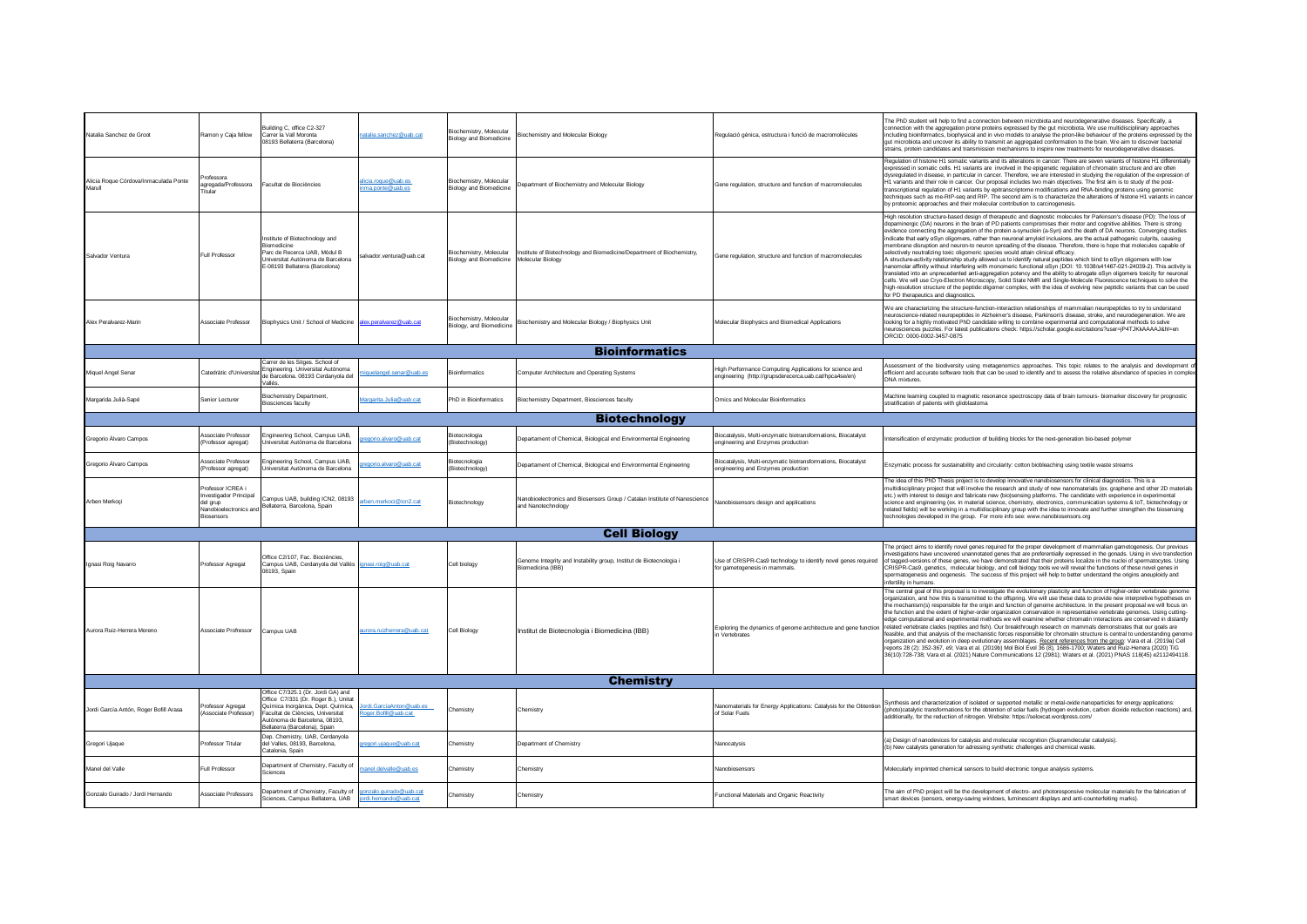| Prof. Dr. Daniel Maspoch    | <b>ICREA Research</b><br>Professor and Head of<br>the Supramolecular<br>NanoChemistry &<br>Materials Group<br>(NANOUP) | Edifici ICN2 - Campus UAB 08193<br><b>Bellaterra</b>                                                                                                                                                                                                   | laniel.maspoch@icn2.cat                 | Chemistry        | Institut Català de Nanociència i Nanotecnologia (ICN2) | NanoChemistry and Nanomaterials - Metal-Organic Frameworks                                                                                                                                                                                                                                                                                                                                                                                                                                                                                | The Group's research interests are focused on controlling the assembly -Supramolecular Chemistry- of molecules, metal<br>ions and nanoparticles for the creation of functional nanostructured materials -Nanotechnology- with empty spaces: and use<br>them to encapsulate, store, separate, react and deliver molecules of interest. Specifically, our main contributions are in the<br>fields of nanoporous Metal-Organic Frameworks (MOFs), Covalent-Organic Frameworks (COFs), Metal-Organic Polyhedra<br>(MOPs) and Delivery Systems for applications in myriad areas, including Energy, Catalysis, the Environment,<br>Encapsulation, and Life Science. Within the last years, the group has published more than 50 scientific papers in<br>prestigious international journals (Chem. Soc. Rev., Nature Chemistry, Nature Communications, Adv. Mater., JACS,<br>Angew. Chem. Int. Ed., among others).                                                                                                                                                                                                                                                                                                                                                                                                                                                                                                                                                                                                                                                                                                                                                                                                                                                                                                                                                                                                                                                                                                                                                                                                                                                                                                                                                                                                                                                                                                                                                                                                                                                                                                                                                                                                                                                                                                                                                                                                                                                                                                                                                                                                                                                                                                                                                                                                                                                                                                                                                                                                                                                                       |
|-----------------------------|------------------------------------------------------------------------------------------------------------------------|--------------------------------------------------------------------------------------------------------------------------------------------------------------------------------------------------------------------------------------------------------|-----------------------------------------|------------------|--------------------------------------------------------|-------------------------------------------------------------------------------------------------------------------------------------------------------------------------------------------------------------------------------------------------------------------------------------------------------------------------------------------------------------------------------------------------------------------------------------------------------------------------------------------------------------------------------------------|-----------------------------------------------------------------------------------------------------------------------------------------------------------------------------------------------------------------------------------------------------------------------------------------------------------------------------------------------------------------------------------------------------------------------------------------------------------------------------------------------------------------------------------------------------------------------------------------------------------------------------------------------------------------------------------------------------------------------------------------------------------------------------------------------------------------------------------------------------------------------------------------------------------------------------------------------------------------------------------------------------------------------------------------------------------------------------------------------------------------------------------------------------------------------------------------------------------------------------------------------------------------------------------------------------------------------------------------------------------------------------------------------------------------------------------------------------------------------------------------------------------------------------------------------------------------------------------------------------------------------------------------------------------------------------------------------------------------------------------------------------------------------------------------------------------------------------------------------------------------------------------------------------------------------------------------------------------------------------------------------------------------------------------------------------------------------------------------------------------------------------------------------------------------------------------------------------------------------------------------------------------------------------------------------------------------------------------------------------------------------------------------------------------------------------------------------------------------------------------------------------------------------------------------------------------------------------------------------------------------------------------------------------------------------------------------------------------------------------------------------------------------------------------------------------------------------------------------------------------------------------------------------------------------------------------------------------------------------------------------------------------------------------------------------------------------------------------------------------------------------------------------------------------------------------------------------------------------------------------------------------------------------------------------------------------------------------------------------------------------------------------------------------------------------------------------------------------------------------------------------------------------------------------------------------------------------------------|
| Maria Isabel Pividori Gurgo | Professor/Catedràtica<br>d'universitat                                                                                 | Departament de Química/Unitat de<br>Química Analítica<br>Edifici Cn - despatx C7-245 - carrer<br>dels Til-lers<br>Campus de la UAB - 08193<br><b>Bellaterra</b><br>(Bellaterra) - Barcelona - Spain<br>https://isabelpividori.net<br>T +34 93 581 1976 | ahel nividori@uah cat                   | Chemistry        | <b>Chemistry Department</b>                            | Rapid Diagnostic Tests for the early diagnosis of non-<br>communicable diseases based on exosomes. Keywords: i)<br>exosomes; ii) bioanalytical chemistry, rapid diagnostic tests iii)<br>analytical bioinstrumentation, biosensors, genosensors,<br>immunosensors, DNA chips, lateral flow assays<br>iv) nanobiomaterials, metallic nanoparticles, magnetic<br>nanoparticles, oriented immobilization of biomaterials in<br>nanomaterials<br>Further details about research lines can be found in<br>https://isabelpividori.net/research/ | Rapid Diagnostic Tests for the early diagnosis of non-communicable diseases based on exosomes<br>This proposal is related to the development of rapid tests (RDTs) to meet the features for RDTs summarized under the<br>acronym ASSURED by the WHO (Affordable; Sensitive; Specific; User-friendly; Rapid and Robust; Equipment-free; and,<br>Delivered to those who need it) for different applications, but specially for inflammatory biomarkers and cancer. Novel<br>biomarkers as is the exosomes will be exploited for improving the clinical diagnosis and prognosis of different non-<br>communicable conditions. Recently, our research group have developed our own technologies for the separation and<br>detection of exosomes from different nature (breast cancer, osteoblastic, neuronal) from complex biological matrix.<br>Accordingly, this proposal will address three major technological challenges that have been identified as technology<br>bottleneck for the use of novel biomarkers as in RDTs. The first one is related to the specificity in the isolation of the<br>biomarker from complex matrices. To achieve that, a rational study of the biomolecules will be performed, followed by the<br>isolation by novel solid-phase preconcentration strategies and advanced materials including magnetic molecularly-imprinted<br>polymeric particles. The second one addresses the increase in the sensitivity using strategies for the simultaneous<br>amplification and tagging of overexpressed transcripts by ultrasensitive isothermal approaches. Finally, in all instances,<br>analytical simplification will be implemented in order to minimize pipetting, washing steps and manipulation of reagents to<br>provide analytical tools requiring minimal training for final users, but without any loss in the analytical performance.<br>Biosensors and Lateral flow tests will be considered as prominent RDTs technologies based on electrochemical and optical<br>readout, respectively, which can operate under minimal technical requirements in scarce-resource settings. The application<br>that are envisaged includes targets affecting global health. All the developed strategies will assess a coherent business-<br>focused analysis of research and innovation bottlenecks and opportunities to current and future societal challenges related<br>with health and wellbeing.<br>The SPECIFIC OBJECTIVES are as follows:<br>O1 Defining the needs of novel biomarkers based on exosomes in RDTs for the diagnosis of communicable and non-<br>communicable diseases<br>O2 Defining the technological specifications for the specific isolation of exosomes, in order to prevent interference of free<br>receptors in biological fluids.<br>O3 Assessing the biomarkers present in the exosome membrane for the specific isolation and detection of exosomes by<br>RDTs directly from the clinical samples.<br>O4 Interfacing solid-phase preconcentration strategies and advanced materials in RDTs for exosomes<br>O5 Defining the technological specifications in order to enhance the sensitivity for the detection of exosomes in RDTs.<br>O6 Studying the overexpression of the genetic material in the exosomes to increase the sensitivity for the detection for<br>communicable and non-communicable diseases<br>O7 Integrating amplification techniques on genetic material presents as cargo in exosomes.<br>O8 Designing RDTs for the early detection of communicable and non-communicable diseases based on exosome |
| Manuel Valiente             | <b>Full Professor</b>                                                                                                  | Faculty of Science, Campus UAB<br>Bellaterra 08193, Barcelona, Spain                                                                                                                                                                                   | nanuel.valiente@uab.cat                 | Chemistry        | Chemistry                                              | Food Chemistry for food safety                                                                                                                                                                                                                                                                                                                                                                                                                                                                                                            | The wine market has changed dramatically in the last fifty years, moving from small national markets, to the globalized web<br>revolution being threatened by counterfeit products. The main focuss of the work will be the use of a novel combination of<br>Plant Protection Products to improve the productivity of vineyards. Grapes will be cultivated by using tested products that<br>reduces plant stress, increasing the productivity. Chemical parameters will be analyzed on grapes and vineyards to control<br>the quality and also to identify those indicators that ensure traceability.                                                                                                                                                                                                                                                                                                                                                                                                                                                                                                                                                                                                                                                                                                                                                                                                                                                                                                                                                                                                                                                                                                                                                                                                                                                                                                                                                                                                                                                                                                                                                                                                                                                                                                                                                                                                                                                                                                                                                                                                                                                                                                                                                                                                                                                                                                                                                                                                                                                                                                                                                                                                                                                                                                                                                                                                                                                                                                                                                                             |
| Manuel Valiente             | Full Professor                                                                                                         | Faculty of Science, Campus UAB.<br>Bellaterra 08193, Barcelona, Spain                                                                                                                                                                                  | anuel.valiente@uab.cat                  | Chemistry        | Chemistry                                              | From environmental pollution to circular economy                                                                                                                                                                                                                                                                                                                                                                                                                                                                                          | Mining wastes are not only a problem but a metal value source. Critical Raw Materials, such as Ge, W, Sb and Co are of<br>strategic importance for the worldwide industry. The studies to develop will include the characterization and selection of<br>nano sorbents, to implement a reagentless process, based on thermosorption/desorption, to recover the high value metals<br>from mining wastes. Will learn and use techniques as ICP-MS, LC-MS, HPLC, AF4 (for nanophases analysis), GC-MS,<br>SEM, TEM, Calorimetry and Sinchrotron Radiation. It will be implemented in a pilot plant for process demonstration                                                                                                                                                                                                                                                                                                                                                                                                                                                                                                                                                                                                                                                                                                                                                                                                                                                                                                                                                                                                                                                                                                                                                                                                                                                                                                                                                                                                                                                                                                                                                                                                                                                                                                                                                                                                                                                                                                                                                                                                                                                                                                                                                                                                                                                                                                                                                                                                                                                                                                                                                                                                                                                                                                                                                                                                                                                                                                                                                          |
| Manuel Valiente             | Full Professo                                                                                                          | Faculty of Science, Campus UAB,<br>Bellaterra 08193, Barcelona, Spain                                                                                                                                                                                  | nanuel.valiente@uab.cat                 | Chemistry        | Chemistry                                              | Chemical Speciation to cancer research                                                                                                                                                                                                                                                                                                                                                                                                                                                                                                    | Micronutrients are essential for maintaining a good human health even though they are only required in trace amounts. One<br>of such micronutrients is selenium (Se) which plays an important role in the immune system. The proposed thesis will be<br>focused on the speciation of selenium compounds as a cocktail to treat breast or skin cancer. Developed in collaboration<br>with Hospitals of Barcelona and International institutions including Karolinska Institute (Sweden) and University of Innsbruck<br>(Austria), Will learn and use techniques in Synchrotron facilities and in laboratory as ICP-MS, HPLC, UV as needed.                                                                                                                                                                                                                                                                                                                                                                                                                                                                                                                                                                                                                                                                                                                                                                                                                                                                                                                                                                                                                                                                                                                                                                                                                                                                                                                                                                                                                                                                                                                                                                                                                                                                                                                                                                                                                                                                                                                                                                                                                                                                                                                                                                                                                                                                                                                                                                                                                                                                                                                                                                                                                                                                                                                                                                                                                                                                                                                                         |
| Montserrat López Mesas      | Associate Professor<br>Tenure Professor)                                                                               | Faculty of Science, Campus UAB.<br>Bellaterra 08193, Barcelona, Spain                                                                                                                                                                                  | ontserrat.lopez.mesas@uab.cat Chemistry |                  | Chemistry                                              | Chemical Speciation to functional food                                                                                                                                                                                                                                                                                                                                                                                                                                                                                                    | About 3 billion people worldwide are affected by low intakes of the essential nutrient selenium (Se). Inadequate dietary Se<br>intake is related to the risk of developing chronic degenerative diseases. In the present study, Se will be applied directly to<br>the plant via foliar application, and the study of the Se species will be performed at different stages of the plant maduration<br>and in the different parts of the plant. Will learn and use techniques in Synchrotron facilities and in laboratory as ICP-MS,<br>HPLC, UV as needed. The study is part of a project where cows will be feeded with the plants to study the uptake of the<br>Se on the milk that will follow dairy products, in particular cheese.                                                                                                                                                                                                                                                                                                                                                                                                                                                                                                                                                                                                                                                                                                                                                                                                                                                                                                                                                                                                                                                                                                                                                                                                                                                                                                                                                                                                                                                                                                                                                                                                                                                                                                                                                                                                                                                                                                                                                                                                                                                                                                                                                                                                                                                                                                                                                                                                                                                                                                                                                                                                                                                                                                                                                                                                                                            |
| Montserrat López Mesas      | Associate Professor<br>(Tenure Professor)                                                                              | aculty of Science, Campus UAB,<br>Bellaterra 08193, Barcelona, Spain                                                                                                                                                                                   | ontserrat.lopez.mesas@uab.cat Chemistry |                  | Chemistry                                              | Environment pollution of micro and nanoplastics                                                                                                                                                                                                                                                                                                                                                                                                                                                                                           | Have you ever considered the quantity of plastic that surrounds you? Nanoplastics (NPLs) are the product of continuous<br>physical and chemical weathering of plastic in the environment. They can act as pollutant carriers and trespass the blood-<br>brain barrier, releasing the pollutants into the organism. This project will be focused in the development of new and<br>innovative methodologies to detect and quantify NPLs in several matrixes, by the use of sophisticated techniques as AF4-<br>MLS-UV or GPC-UV as well as, study their adsorption capacity towards inorganic and organic pollutants by ICP-MS or<br>GC-MS respectively.                                                                                                                                                                                                                                                                                                                                                                                                                                                                                                                                                                                                                                                                                                                                                                                                                                                                                                                                                                                                                                                                                                                                                                                                                                                                                                                                                                                                                                                                                                                                                                                                                                                                                                                                                                                                                                                                                                                                                                                                                                                                                                                                                                                                                                                                                                                                                                                                                                                                                                                                                                                                                                                                                                                                                                                                                                                                                                                            |
| Rosario Núñez               | Investigador Cientific<br>CSIC                                                                                         | Institut de Ciència de Materials de<br>Barcelona (ICMAB-CSIC), Campus<br>UAB, 08193 Bellaterra (Barcelona)                                                                                                                                             | osario@icmab.es                         | Chemistry        | Materials Moleculars y Supramoleculars                 | Optical Applications                                                                                                                                                                                                                                                                                                                                                                                                                                                                                                                      | The PhD project will deal to prepare highly luminescent materials and to tune their structures and properties, both in<br>solution and solid state. Unique icosahedral boron clusters-based luminophores will be synthesized and their properties<br>(luminescence, thermal and chemical stability, etc) will be studied to provide materials for optical and biomedical<br>applications. See some example: Biomat. Sci., 2019, 7, 5324-5337, https://doi.org/10.1039/C9BM00903E; Inorg. Chem<br>Highly Stable and Luminescent Carborane Based Fluorophores for Front. 2020, 7, 2370, https://doi.org/10.1039/D0Q100127A; Biomat. Sci, 2021, 9, 5691-5702,<br>https://doi.org/10.1039/D1BM00730K. The student will learn to work with Schlenck techniques (vacuum-nitrogen lines,<br>glovebox), use different characterization techniques: Infrared Spectroscopy (IR-ATR), Nuclear Magnetic Resonance (RMN),<br>X-Ray diffraction, thermogravimetric analysis (TGA), TEM, DLS, UV-vis, fluorescence spectroscopy, among others. The<br>PhD student will interact with other expert groups (physics, biologists and theoreticians) to evaluate the incorporation of the<br>molecules into devices or to explore as fluorescence probes for bioimaging.                                                                                                                                                                                                                                                                                                                                                                                                                                                                                                                                                                                                                                                                                                                                                                                                                                                                                                                                                                                                                                                                                                                                                                                                                                                                                                                                                                                                                                                                                                                                                                                                                                                                                                                                                                                                                                                                                                                                                                                                                                                                                                                                                                                                                                                                                                                             |
| Carolina Gimbert Suriñach   | Ramón y Cajal<br>Researcher and<br>Professor                                                                           | Chemistry Department, Edifici C.<br>Campus UAB 08193 Bellaterra<br>(Cerdanvola)                                                                                                                                                                        | arolina.gimbert@uab.cat                 | PhD in Chemistry | Chemistry Department                                   |                                                                                                                                                                                                                                                                                                                                                                                                                                                                                                                                           | Molecules and materials for H <sup>+</sup> /CO <sub>2</sub> uptake and reactivity: preparation and characterization of functional organic materials<br>Molecules and materials for solar fuel energy and organic reactivity with enhanced affinity to CO <sub>2</sub> and water and with the ability to convert them to high energy products such as hydrogen or<br>methanol.                                                                                                                                                                                                                                                                                                                                                                                                                                                                                                                                                                                                                                                                                                                                                                                                                                                                                                                                                                                                                                                                                                                                                                                                                                                                                                                                                                                                                                                                                                                                                                                                                                                                                                                                                                                                                                                                                                                                                                                                                                                                                                                                                                                                                                                                                                                                                                                                                                                                                                                                                                                                                                                                                                                                                                                                                                                                                                                                                                                                                                                                                                                                                                                                     |
| <b>Computer Science</b>     |                                                                                                                        |                                                                                                                                                                                                                                                        |                                         |                  |                                                        |                                                                                                                                                                                                                                                                                                                                                                                                                                                                                                                                           |                                                                                                                                                                                                                                                                                                                                                                                                                                                                                                                                                                                                                                                                                                                                                                                                                                                                                                                                                                                                                                                                                                                                                                                                                                                                                                                                                                                                                                                                                                                                                                                                                                                                                                                                                                                                                                                                                                                                                                                                                                                                                                                                                                                                                                                                                                                                                                                                                                                                                                                                                                                                                                                                                                                                                                                                                                                                                                                                                                                                                                                                                                                                                                                                                                                                                                                                                                                                                                                                                                                                                                                   |
| Joan Serra-Sagristà         | Full Professor                                                                                                         | Edifici Q, Escola d'Enginyeria,<br>Universitat Autònoma de Barcelona                                                                                                                                                                                   | an.serra@uab.cat                        | Computer Science | Dep. of Information and Communications Engineering     | Security, coding, and compression                                                                                                                                                                                                                                                                                                                                                                                                                                                                                                         | Data compression: deep learning compression, remote sensing data coding, astronomical data coding, high throughput<br>coding, GPU compression.                                                                                                                                                                                                                                                                                                                                                                                                                                                                                                                                                                                                                                                                                                                                                                                                                                                                                                                                                                                                                                                                                                                                                                                                                                                                                                                                                                                                                                                                                                                                                                                                                                                                                                                                                                                                                                                                                                                                                                                                                                                                                                                                                                                                                                                                                                                                                                                                                                                                                                                                                                                                                                                                                                                                                                                                                                                                                                                                                                                                                                                                                                                                                                                                                                                                                                                                                                                                                                    |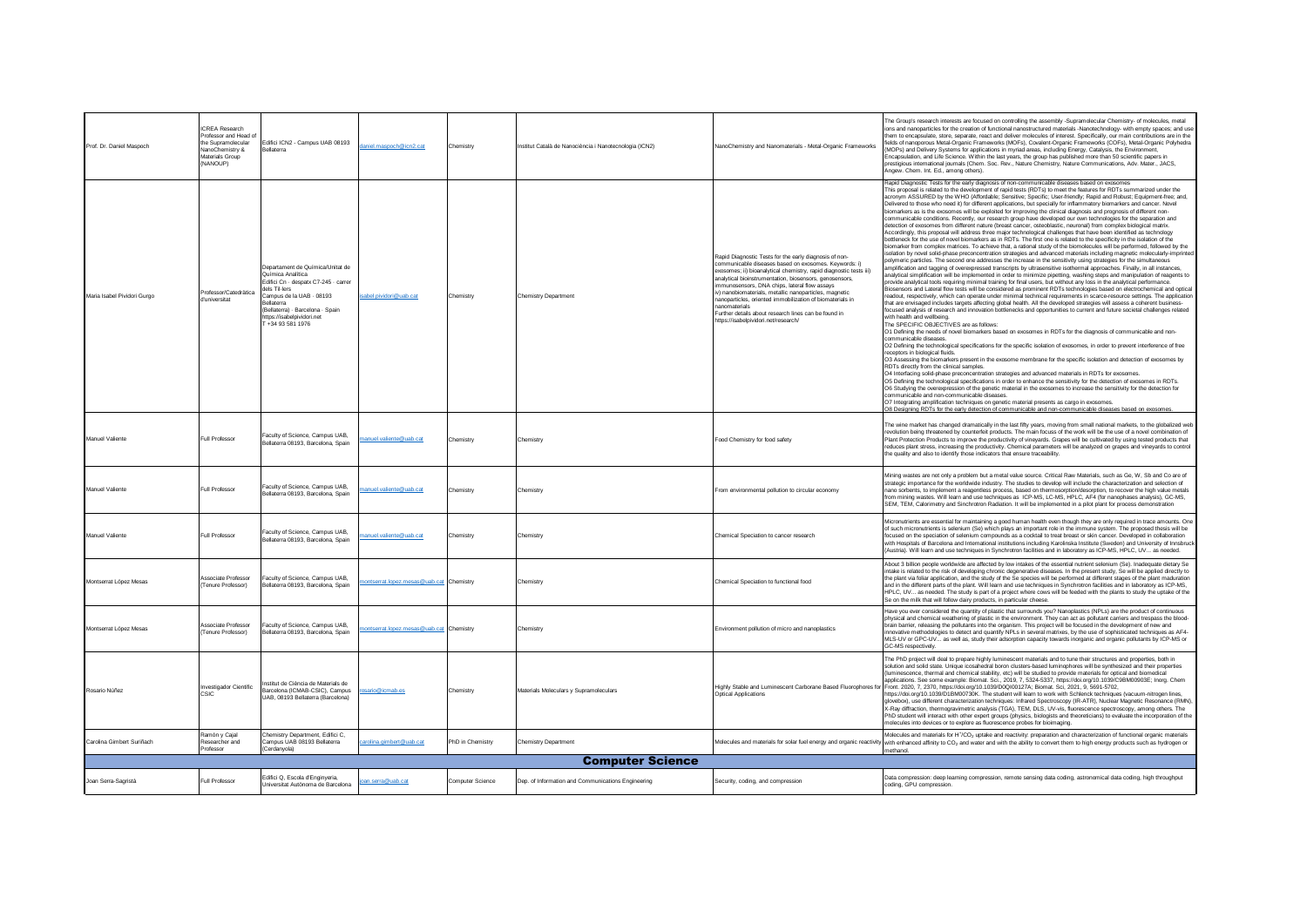| Joan Serra-Sagristà       | Full Professor                                                                                                                 | Edifici Q. Escola d'Enginveria<br>Universitat Autònoma de Barcelona                                                  | pan.serra@uab.cat            | Computer Science                              | Dep. of Information and Communications Engineering       | Security, coding, and compression                                                                                 | Data compression: deep learning compression, remote sensing data coding, astronomical data coding, high throughput<br>coding, GPU compression                                                                                                                                                                                                                                                                                                                                                                                                                                                                                                                                                                                                                                                                                                                                                                                                                                                                                                                                                                                                                                                                                                                                                                                                                                                                                                                                                                                                                                                                                                                                                                                                                                                                                                                                                                                                                                                                                                                                                                                                                                                                                                                                                                                                                                                                                                                                                                                                                                                                                                                                                                                                                                                                                                                                                                                                                                                                                                                                                                                                                                                                                                                                                                                                                                                                                                                                                                                                                                    |
|---------------------------|--------------------------------------------------------------------------------------------------------------------------------|----------------------------------------------------------------------------------------------------------------------|------------------------------|-----------------------------------------------|----------------------------------------------------------|-------------------------------------------------------------------------------------------------------------------|----------------------------------------------------------------------------------------------------------------------------------------------------------------------------------------------------------------------------------------------------------------------------------------------------------------------------------------------------------------------------------------------------------------------------------------------------------------------------------------------------------------------------------------------------------------------------------------------------------------------------------------------------------------------------------------------------------------------------------------------------------------------------------------------------------------------------------------------------------------------------------------------------------------------------------------------------------------------------------------------------------------------------------------------------------------------------------------------------------------------------------------------------------------------------------------------------------------------------------------------------------------------------------------------------------------------------------------------------------------------------------------------------------------------------------------------------------------------------------------------------------------------------------------------------------------------------------------------------------------------------------------------------------------------------------------------------------------------------------------------------------------------------------------------------------------------------------------------------------------------------------------------------------------------------------------------------------------------------------------------------------------------------------------------------------------------------------------------------------------------------------------------------------------------------------------------------------------------------------------------------------------------------------------------------------------------------------------------------------------------------------------------------------------------------------------------------------------------------------------------------------------------------------------------------------------------------------------------------------------------------------------------------------------------------------------------------------------------------------------------------------------------------------------------------------------------------------------------------------------------------------------------------------------------------------------------------------------------------------------------------------------------------------------------------------------------------------------------------------------------------------------------------------------------------------------------------------------------------------------------------------------------------------------------------------------------------------------------------------------------------------------------------------------------------------------------------------------------------------------------------------------------------------------------------------------------------------|
| Blum, Christian Clemens   | Investigador Científico II                                                                                                     | IIIA-CSIC, Campus UAB, Carrer de<br>Can Planas, Zona 2, 08193 Bellaten                                               | hristian.blum@csic.es        | Computer Science<br>(Doctorat en Informàtica) | <b>IIA-CSIC</b>                                          | Artificial Intelligence                                                                                           | Metaheuristics are approximate techniques for optimization. Examples include evolutionary algorithms, ant colony<br>optimization, and tabu search. Recent research deals with the use of machine learning and deep learning for leveraging<br>metaheuristics, especially in the context of large-scale problem instances which are hard to be solved. The goal of this<br>thesis proposal is to make algorithmic progress in this exciting field of research in the context of hard optimization problems<br>related to sustainability.                                                                                                                                                                                                                                                                                                                                                                                                                                                                                                                                                                                                                                                                                                                                                                                                                                                                                                                                                                                                                                                                                                                                                                                                                                                                                                                                                                                                                                                                                                                                                                                                                                                                                                                                                                                                                                                                                                                                                                                                                                                                                                                                                                                                                                                                                                                                                                                                                                                                                                                                                                                                                                                                                                                                                                                                                                                                                                                                                                                                                                          |
| Eduardo César             | Titular d'Universitat                                                                                                          | Carrer de les Sitges. School of Engine eduardo.cesar@uab.cat                                                         |                              | Computer Science                              | Computer Architecture and Operating Systems              | High Performance Computing Applications for science and<br>engineering (http://grupsderecerca.uab.cat/hpca4se/en) | Parallel Agent Based Modeling and Simulation of Biological Systems.                                                                                                                                                                                                                                                                                                                                                                                                                                                                                                                                                                                                                                                                                                                                                                                                                                                                                                                                                                                                                                                                                                                                                                                                                                                                                                                                                                                                                                                                                                                                                                                                                                                                                                                                                                                                                                                                                                                                                                                                                                                                                                                                                                                                                                                                                                                                                                                                                                                                                                                                                                                                                                                                                                                                                                                                                                                                                                                                                                                                                                                                                                                                                                                                                                                                                                                                                                                                                                                                                                              |
| Anna Sikora               | Agregada                                                                                                                       | Carrer de les Sitges. School of<br>Engineering. Universitat Autònoma<br>de Barcelona. 08193 Cerdanyola del<br>/allés | nna.sikora@uab.cat           | Computer Science                              | Computer Architecture and Operating Systems              | High Performance Computing Applications for science and engines                                                   | Auto-tuning of environmental HPC applications. The goal is to analyze environmental HPC applications and indicate/apply<br>possibilities of their automatic and dynamic tuning.                                                                                                                                                                                                                                                                                                                                                                                                                                                                                                                                                                                                                                                                                                                                                                                                                                                                                                                                                                                                                                                                                                                                                                                                                                                                                                                                                                                                                                                                                                                                                                                                                                                                                                                                                                                                                                                                                                                                                                                                                                                                                                                                                                                                                                                                                                                                                                                                                                                                                                                                                                                                                                                                                                                                                                                                                                                                                                                                                                                                                                                                                                                                                                                                                                                                                                                                                                                                  |
| Miquel Angel Senar        | Catedràtic d'Universitat                                                                                                       | Carrer de les Sitges. School of<br>Engineering. Universitat Autònoma<br>de Barcelona. 08193 Cerdanyola del<br>Vallés | iguelangel.senar@uab.es      | Computer Science                              | Computer Architecture and Operating Systems              | High Performance Computing Applications for science and<br>engineering (http://grupsderecerca.uab.cat/hpca4se/en) | Data management challenges in genomic applications. This topic relates to the study and design of mechanisms and<br>strategies that can be applied in advanced HPC systems by genomic applications with large demands of data processing.<br>Target computing systems will consist in heterogeneous platforms, combining multicore processors and accelerators<br>(GPUs), combined with parallel file systems; and target applications will focuss on genome analysis tools that are applied to<br>netagenomics problems.                                                                                                                                                                                                                                                                                                                                                                                                                                                                                                                                                                                                                                                                                                                                                                                                                                                                                                                                                                                                                                                                                                                                                                                                                                                                                                                                                                                                                                                                                                                                                                                                                                                                                                                                                                                                                                                                                                                                                                                                                                                                                                                                                                                                                                                                                                                                                                                                                                                                                                                                                                                                                                                                                                                                                                                                                                                                                                                                                                                                                                                        |
| Tomàs Margalet            | Catedràtic d'Universitat                                                                                                       | Carrer de les Sitges. School of<br>Engineering, Universitat Autònoma<br>de Barcelona. 08193 Cerdanyola del<br>/allés | omas.margalef@uab.es         | Computer Science                              | Computer Architecture and Operating Systems              | High Performance Computing Applications for science and<br>engineering (http://grupsderecerca.uab.cat/hpca4se/en) | Performance Engineering of computational science applications: The goal is to design and develop environmental<br>applications (forest fire, meteorology, climate modeling) exploiting advanced HPC architectures (Multi/many core<br>ocessors, accelerators, GPUs, ).                                                                                                                                                                                                                                                                                                                                                                                                                                                                                                                                                                                                                                                                                                                                                                                                                                                                                                                                                                                                                                                                                                                                                                                                                                                                                                                                                                                                                                                                                                                                                                                                                                                                                                                                                                                                                                                                                                                                                                                                                                                                                                                                                                                                                                                                                                                                                                                                                                                                                                                                                                                                                                                                                                                                                                                                                                                                                                                                                                                                                                                                                                                                                                                                                                                                                                           |
| Ana Cortés                | Titular d'Universita                                                                                                           | Carrer de les Sitges, School of<br>Engineering. Universitat Autònoma<br>de Barcelona. 08193 Cerdanyola del<br>/allés | na.cortes@uab.es             | Computer Science                              | Computer Architecture and Operating Systems              | High Performance Computing Applications for science and<br>engineering (http://grupsderecerca.uab.cat/hpca4se/en) | Edge Computing for pear real time forest fire spread prediction. This topic is oriented to compute the evolution of extreme<br>fires in situ, by gathering the data required from the on going hazard environment and taking advantage of unnamed aerial<br>vehicles and low consumption GPUs.                                                                                                                                                                                                                                                                                                                                                                                                                                                                                                                                                                                                                                                                                                                                                                                                                                                                                                                                                                                                                                                                                                                                                                                                                                                                                                                                                                                                                                                                                                                                                                                                                                                                                                                                                                                                                                                                                                                                                                                                                                                                                                                                                                                                                                                                                                                                                                                                                                                                                                                                                                                                                                                                                                                                                                                                                                                                                                                                                                                                                                                                                                                                                                                                                                                                                   |
| Antonio Manuel López Peña | <b>TU Computer Science</b><br>Department & ICREA<br>Academia & Principal<br>Investigator at<br>Computer Vision<br>Center (CVC) | <b>Iomputer Vision Center</b><br>Edifici O - Campus UAB<br>08193 Bellaterra                                          | antonio@cvc.uab.cat          | Computer Science                              | Computer Science Department UAB & Computer Vision Center | Computational Models for Artificial Vision                                                                        | Technological Innovation: Development of Semi-Supervised Learning (SSL) techniques for synthetic-to-real unsupervised<br>domain adaptation of deep-learning models in the field of autonomous driving.<br>Abstract of the related project, named as SSL-ADA: The curse of data annotation, i.e., augmenting raw sensor data with<br>ground truth, is a major bottleneck for developing deep perception models. This problem is especially exacerbated in<br>autonomous driving due to its multimodal sensor suites. We could say that data is the driver in autonomous driving, but<br>only if these data comes with proper annotations.<br>In practice, large production teams of well-trained human oracles are required to annotate the raw sensor data.<br>Alternatively, we can leverage automatically annotated data from virtual environments, being these data generated four<br>orders of magnitude faster than by human oracles, as well as being more accurate and richer. However, still there is not a<br>universal solution for the domain shift between virtual and real-woporation of the molecules into devices or to explore as<br>fluorescence probes for bioimaging.es will be performed, followed by the isolation by novel solid-phase preconcentration<br>strategies and advanced materials including magnetic molecularly-imprinted polymeric particles. The second one addresses<br>the increase in the sensitivity using strategies for the simultaneous amplification and tagging of overexpressed transcripts by<br>ultrasensitive isothermal approaches. Finally, in all instances, analytical simplification will be implemented in order to<br>minimize pipetting, washing steps and manipulation of reagents to provide analytical tools requiring minimal training for final<br>users, but without any loss in the analytical performance. Biosensors and Lateral flow tests will be considered as prominent<br>RDTs technologies based on electrochemical and optical readout, respectively, which can operate under minimal technical<br>requirements in scarce-resource settings. The application that are envisaged includes targets affecting global health. All the<br>developed strategies will assess a coherent business-focused analysis of research and innovation bottlenecks and<br>opportunities to current and future societal challenges related with health and wellbeing.<br>The SPECIFIC OBJECTIVES are as follows<br>O1 Defining the needs of novel biomarkers based on exosomes in RDTs for the diagnosis of communicable and non-<br>communicable diseases<br>O2 Defining the technological specifications for the specific isolation of exosomes, in order to prevent interference of free<br>receptors in biological fluids<br>O3 Assessing the biomarkers present in the exosome membrane for the specific isolation and detection of exosomes by<br>RDTs directly from the clinical samples.<br>O4 Interfacing solid-phase preconcentration strategies and advanced materials in RDTs for exosomes.<br>O5 Defining the technological specifications in order to enhance the sensitivity for the detection of exosomes in RDTs.<br>O6 Studying the overexpression of the genetic material in the exosomes to increase the sensitivity for the detection for<br>communicable and non-communicable diseases.<br>O7 Integrating amplification techniques on genetic material presents as cargo in exosomes.<br>O8 Designing RDTs for the early detection of communicable and non-communicable diseases based on exosomes. |
| Carlos Alejandro Parraga  | Associate Professor<br>(Professor Agregat)<br><b>Computer Science</b><br>Department & CVC<br>Senior Researcher                 | omputer Vision Center<br>Edifici O - Campus UAB<br>08193 Bellaterra                                                  | Alejandro.Parraga@cvc.uab.es | Computer Science                              | Computer Science Department UAB & Computer Vision Center | Computational Models for Artificial Vision                                                                        | Aesthetics is the discipline concerned with the study of beauty and its appreciation. A typical goal in Computer Science is<br>to predict observer's perceptions when presented with visual stimuli and in the case of beauty, the goal is to predict the<br>judgments of observers when exposed to natural images. The complexity of the problem requires restricting the<br>characteristics of these natural images to include ony a subset that are evaluated by lower level cortical mechanisms. This<br>project will start by applying a computational simulation of the visual cortex to images and extracting the most relevant<br>features from its low-level cortical operators. We will then use machine learning techniques to learn these features and<br>conduct judgement preditions. The results will be tested on a database of aesthetically-evaluated natural scenes. The<br>ethodology of this project is multidisciplinary (computational neuroscience, psychophysics, computer vision).                                                                                                                                                                                                                                                                                                                                                                                                                                                                                                                                                                                                                                                                                                                                                                                                                                                                                                                                                                                                                                                                                                                                                                                                                                                                                                                                                                                                                                                                                                                                                                                                                                                                                                                                                                                                                                                                                                                                                                                                                                                                                                                                                                                                                                                                                                                                                                                                                                                                                                                                                                     |
| Carlos Alejandro Parraga  | Associate Professor<br>(Professor Agregat)<br>Computer Science<br>Department & CVC<br>Senior Researcher                        | Computer Vision Center<br>Edifici O - Campus UAB<br>08193 Bellaterra                                                 | Neiandro, Parraga@cvc.uab.es | Computer Science                              | Computer Science Department UAB & Computer Vision Center | Computational Models for Artificial Vision                                                                        | Existing computational approaches to predict visual discomfort are based on a fundamental principle that visual systems<br>have evolved to optimally perceive the environment through selective pressure. Computational characterizations of<br>uncomfortable visual stimuli are all based on a mathematical quantification of departure from the 1/f^2 statistics of natural<br>scenes using Fourier analysis and the assessement of mechanistic computational models of the visual cortex in response to<br>achromatic images. This project will study the link between second and third-order statistical manipulations of natural<br>scenes eliciting both strong negative aesthetic judgements and visual discomfort. The methodology of this project is<br>multidisciplinary (computational neuroscience, psychophysics, computer vision).                                                                                                                                                                                                                                                                                                                                                                                                                                                                                                                                                                                                                                                                                                                                                                                                                                                                                                                                                                                                                                                                                                                                                                                                                                                                                                                                                                                                                                                                                                                                                                                                                                                                                                                                                                                                                                                                                                                                                                                                                                                                                                                                                                                                                                                                                                                                                                                                                                                                                                                                                                                                                                                                                                                                 |
| Carlos Alejandro Parraga  | Associate Professor<br>(Professor Agregat)<br>Computer Science<br>Department & CVC<br>Senior Researcher                        | Computer Vision Center<br>Edifici O - Campus UAB<br>08193 Bellaterra                                                 | lejandro.Parraga@cvc.uab.es  | Computer Science                              | Computer Science Department UAB & Computer Vision Center | Computational Models for Artificial Vision                                                                        | Image difference prediction refers to the quatification of perceived (subjective) difference between pairs of images. This is a<br>very important subject in disciplines as different as image compression, graphics, virtual reality, aesthetics, etc.Most of the<br>work so far has focused on difference prediction "at threshold", i.e. between pairs of images that are very similar. We want<br>to expand the scope of this study to include images that are fundamentally different ("suprathreshold"). This project will start<br>by applying a cortical model of visual discrimination to pairs of images to obtain the activity of visual cortical neurons when<br>comparing the images in question. We will then apply machine learning techniques to the model's output to predict<br>observer's difference judgements. The methodology of this project is multidisciplinary (computational neuroscience,<br>psychophysics, computer vision).                                                                                                                                                                                                                                                                                                                                                                                                                                                                                                                                                                                                                                                                                                                                                                                                                                                                                                                                                                                                                                                                                                                                                                                                                                                                                                                                                                                                                                                                                                                                                                                                                                                                                                                                                                                                                                                                                                                                                                                                                                                                                                                                                                                                                                                                                                                                                                                                                                                                                                                                                                                                                        |
| Carlos Aleiandro Parraga  | Associate Professor<br>(Professor Agregat)<br>Computer Science<br>Department & CVC<br>Senior Researcher                        | <b>Computer Vision Center</b><br>Fdifici O - Campus UAB<br>08193 Bellaterra                                          | Jeiandro, Parraga@cvc.uab.es | Computer Science                              | Computer Science Department UAB & Computer Vision Center | Computational Models for Artificial Vision                                                                        | Observers use several visual cues to perceive and rate the symmetry of natural scenes. The problem of predicting these<br>ratings is still unsolved from a computational point of view. Moreover, there is evidence that symmetry is an important<br>predictor of aesthetic value for natural scenes. We will tacle the problem from several different fronts, using image<br>processing and machine learing techniques to extract the simmetry (both local and global) of objects in natural images and<br>compare these with the ratings produced by human observers in a variety of conditions. The methodology of this project is<br>multidisciplinary (computational neuroscience, psychophysics, computer vision).                                                                                                                                                                                                                                                                                                                                                                                                                                                                                                                                                                                                                                                                                                                                                                                                                                                                                                                                                                                                                                                                                                                                                                                                                                                                                                                                                                                                                                                                                                                                                                                                                                                                                                                                                                                                                                                                                                                                                                                                                                                                                                                                                                                                                                                                                                                                                                                                                                                                                                                                                                                                                                                                                                                                                                                                                                                         |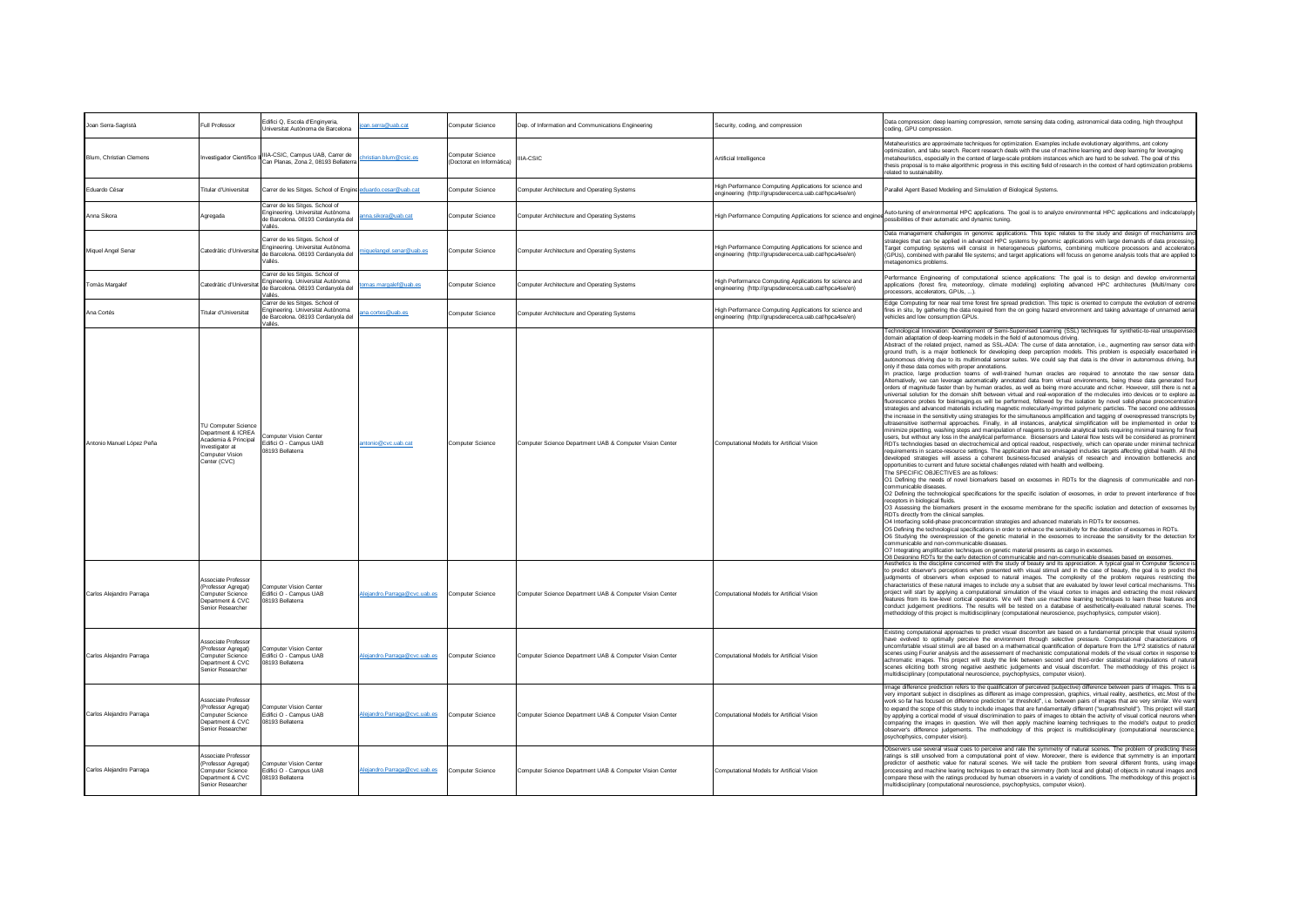| Maria Vanrell Martorell | Full Professor<br>Computer Science<br>Department & CVC<br>Senior Researche                 | Computer Vision Center<br>Edifici O - Campus UAB<br>08193 Bellaterra                        | naria@cvc.uab.cat | Computer Science | Computer Science Department UAB & Computer Vision Center | Computational Models for Artificial Vision | Understanding and Visualizing trained deep CNNs using selectivity indexes<br>Everyone knows the high performance of Convolutional Neural Networks (CNNs) in solving computer vision problems;<br>however, there is a lack of understanding on how the networks achieve such a performance. In this thesis project we<br>propose to use: (a) selectivity indexes of different natures, like class, concept, colour, or texture; and (b) individual neuron<br>visualizations to understand intermediate representations. In this way we can build generic methodologies to open the black<br>box that any trained CNN has been up to now and make that this understanding can be used to improve the training and<br>consequently the performance. The deeper is the understanding the better is going to be the result.                                                                                                                                                                                                                                                                                                                                                                                                                                                                                                                                                                                                                 |
|-------------------------|--------------------------------------------------------------------------------------------|---------------------------------------------------------------------------------------------|-------------------|------------------|----------------------------------------------------------|--------------------------------------------|----------------------------------------------------------------------------------------------------------------------------------------------------------------------------------------------------------------------------------------------------------------------------------------------------------------------------------------------------------------------------------------------------------------------------------------------------------------------------------------------------------------------------------------------------------------------------------------------------------------------------------------------------------------------------------------------------------------------------------------------------------------------------------------------------------------------------------------------------------------------------------------------------------------------------------------------------------------------------------------------------------------------------------------------------------------------------------------------------------------------------------------------------------------------------------------------------------------------------------------------------------------------------------------------------------------------------------------------------------------------------------------------------------------------------------------|
| Maria Vanrell Martorell | Full Professor<br><b>Computer Science</b><br>Department & CVC<br>Senior Researcher         | Computer Vision Center<br>Edifici O - Campus UAB<br>08193 Bellaterra                        | naria@cvc.uab.cat | Computer Science | Computer Science Department UAB & Computer Vision Center | Computational Models for Artificial Vision | Open, analyse and change black-box trained deep CNNs to improve their properties<br>Everyone knows the high performance of Convolutional Neural Networks (CNNs) in solving computer vision problems;<br>however, there is a lack of understanding on how the networks achieve such a performance. In this thesis project we<br>propose to define: (a) similarity and relevance indexes that allow to understand how the neurons cooperate between them;<br>and (b) use the previous indexes to condition their training and learn about the individual neuron tasks. In this way, we can<br>prune useless neurons or make them more useful and achieve more sustainable networks. Thus, they can be embedded in<br>autonomous systems without affecting their performance.                                                                                                                                                                                                                                                                                                                                                                                                                                                                                                                                                                                                                                                             |
| Maria Vanrell Martorel  | Full Professor<br><b>Computer Science</b><br>Department & CVC<br>Senior Researcher         | Computer Vision Center<br>Edifici O - Campus UAB<br>08193 Bellaterra                        | naria@cvc.uab.cat | Computer Science | Computer Science Department UAB & Computer Vision Center | Computational Models for Artificial Vision | Smart image editing using deep CNNs<br>Everyone knows the high performance of Convolutional Neural Networks (CNNs) in solving computer vision and computer<br>graphics problems; one special kind of these networks are those than generate a new version of the input image adding a<br>smart change, like the same scene under different light conditions, or the same football team with different t-shirt colours,<br>etc. In this thesis project we propose to build Deep CNN architectures with constraints that separate intrinsic physical<br>properties that can be manipulated independently to reconstruct new smarter versions of the same image by partially<br>modifying the estimated intrinsic components.                                                                                                                                                                                                                                                                                                                                                                                                                                                                                                                                                                                                                                                                                                             |
| Joost van de Weijer     | <b>CVC Senior</b><br>Researcher &<br>Professor Computer<br>Science Programme<br><b>UAR</b> | Computer Vision Center<br>Edifici O - Campus UAB<br>08193 Bellaterra                        | post@cvc.uab.cat  | Computer Science | Computer Science Department UAB & Computer Vision Center | Computational Models for Artificial Vision | Continual learning: many algorithms are learned based on the assumption that the algorithm has access to all the data<br>when learning. In Continual Learning we assume that a learner has access to a sequence of tasks, and during the learning<br>of new tasks it has no access to data of previous tasks. Coninual learning is believed to be a crucial property of future<br>artificial learning systems. The project will be done in the LAMP group in the Computer Vision Center; the group is one of<br>the leading groups in Europe on this topic.                                                                                                                                                                                                                                                                                                                                                                                                                                                                                                                                                                                                                                                                                                                                                                                                                                                                            |
| Ernest Valvenv          | Associate professor<br><b>CVC Senior</b><br>Researcher/ Ramon y<br>Caial researcher        | Computer Vision Center<br>Edifici O - Campus UAB<br>08193 Bellaterra                        | ernest@cvc.uab.es | Computer Science | Computer Science Department UAB & Computer Vision Center |                                            | Multilingual Scene Text Visual Question Answering:<br>Visual Question Answering has become a key task in the "vision and language" field over the past decade. Scene Text VQA<br>emerged as a specific VQA branch, introduced by the host group of this PhD candidature. The aim of Scene Text VQA is to<br>answer questions that require to be able to read and understand the text that appears in the image in the context provided<br>by the visual information.<br>Most Scene Text VQA systems only consider English text both in images and questiona. However, we live in a multilingual<br>world and thus, in a realistic scenario, images and questions can contain text in any language.<br>The prospective student will work on developing methods to address the multilingual challenge in the Scene Text VQA<br>scenario, by creating models that are able to reason about an image given a question and a set of recognized text instances<br>in any language. The work will be based on leveraging advancements in automatic word translation without paired data to<br>creMol Biol Evol 36 (8), 1686-1700; Waters and Ruiz-Herrera (2020) TiG 36(10):728-738; Vara et al. (2021) Nature<br>Communicat                                                                                                                                                                                                                  |
| Dimosthenis Karatzas    | CVC Senior<br>Researchers                                                                  | Associate professors & Computer Vision Center<br>Edifici O - Campus UAB<br>08193 Bellaterra | limos@cvc.uab.es  | Computer Science | Computer Science Department UAB & Computer Vision Center | Computational Models for Artificial Vision | Reading Systems for Document Visual Question Answering (DocVQA): Document Visual Question Answering, as<br>introduced by the host group of this PhD prososal, emerges as a zero-shot atternative to traditional information extraction on<br>documents typically based on a fine-grained classification of the input document, followed by specific (typically<br>handcrafted) information extraction processes, which are difficult to generalize to other types of never-before-seen<br>documents. The goal in DocVQA is to extract information about the documents by answering questions that require being<br>able to understand the complex and rich document content and layout structure (text, tables, figures, etc.)<br>The prospective PhD student will focus on the development of novel methods for Document Visual Question Answering,<br>addressing some of the challenges and limitations of current methods: multipage documents (that require to integrate<br>reasoning about the context of the whole document to answer the question), explainability (that impliesporation of the<br>molecules into devices or to explore as fluorescence probes for bioimaging.es will be performed, followed by the isolation by<br>novel solid-phase preconcentration strategie                                                                                                                                                |
| Lluís Gómez             | Associate professor<br><b>CVC Senior</b><br>Researcher/ Ramon v<br>Caial researcher        | Computer Vision Center<br>Fdifici O - Campus UAB<br>08193 Bellaterra                        | limos@cvc.uab.es  | Computer Science | Computer Science Department UAB & Computer Vision Center | Computational Models for Artificial Vision | Video Text Visual Question Answering: The existing models for Video Visual Question Answering ignore the scene text<br>information, although it is often necessary to provide a correct answer. Creating new models for text-based Video VQA<br>implies new, different problems with respect to the case of VQA for still images<br>In this PhD proposal we aim to explore text-based Video VQA as a novel task, in which answering questions about a given<br>video requires to understand scene text instances within it.<br>The PhD work will tackle this problem in two levels. First, doing basic research on novel systems for text tracking and<br>anytime scene text recognition combining evidences over time.<br>Subsequently, designing new models for text-based Video VQA leveraging textual and visual cues.                                                                                                                                                                                                                                                                                                                                                                                                                                                                                                                                                                                                             |
| Lluís Gómez             | Associate professor<br>CVC Senior<br>Researcher/ Ramon y<br>Cajal researcher               | Computer Vision Center<br>Edifici O - Campus UAB<br>08193 Bellaterra                        | limos@cvc.uab.es  | Computer Science | Computer Science Department UAB & Computer Vision Center | Computational Models for Artificial Vision | Multimodal Image Understanding: Multimodal data representation learning is a fundamental technique to integrate data of<br>different types that are helpful for image understanding. Multimodal representations (visual and textual) provide richer<br>information than a single modality by taking advantage of<br>the specific information of each modality. This is specially relevant in data that is multimodal by nature -- such as social<br>media content that usually includes images and text --, with multiple applications such as fine-grained image classification,<br>cross-media retrieval or the analysis of social media (for instance, detection of hate speech messages or fake news).<br>The prospective PhD student will work in designing and training deep neural network models to extract rich representations<br>from multimodal publications, combining both visual and textual information in the message, including scene text that<br>appears in the image. The PhD work will explore different approaches. On one hand, a cross-modal approach,<br>whereporation of the molecules into devices or to explore as fluorescence probes for bioimaging.es will be performed,<br>followed by the isolation by novel solid-phase preconcentration strategies and advanced materials including magnetic<br>molecularly-imprinted polymeric particles. The second one addresses the increase in the sensitivit |
| Ernest Valveny          | <b>CVC Senior</b><br>Researchers                                                           | Associate professors & Computer Vision Center<br>Edifici O - Campus UAB<br>08193 Bellaterra | limos@cvc.uab.es  | Computer Science | Computer Science Department UAB & Computer Vision Center | Computational Models for Artificial Vision | Reading systems for embodied interaction: Systems that successfully interact with the man-made world around us need to<br>be able to read and understand written information in real scenes (e.g. product names and prices in order to purchase<br>products in a super market, or signs to find ones way in the city). This PhD proposal will research in embodied multimodal<br>learning in scenarios that require locating and extracting written information in an interactive manner.                                                                                                                                                                                                                                                                                                                                                                                                                                                                                                                                                                                                                                                                                                                                                                                                                                                                                                                                              |
| Dimosthenis Karatzas    | Associate professor<br><b>CVC Senior</b><br>Researcher/ Ramon y<br>Cajal researcher        | Computer Vision Center<br>Edifici O - Campus UAB<br>08193 Bellaterra                        | dimos@cvc.uab.es  | Computer Science | Computer Science Department UAB & Computer Vision Center | Computational Models for Artificial Vision | Deep Learning for Computer Vision. Computer vision is an area of machine learning dedicated to analyzing, understanding,<br>and interpreting images. It is used to teach computers to use visual information to perform visual tasks that humans can do<br>in their daily lives. In recent years, deep learning has revolutionized this field of artificial intelligence and enabled the<br>creation of more accurate and complex models. The prospective PhD student will work on the design of new models for<br>computer vision with the aim of advancing the state of the art.                                                                                                                                                                                                                                                                                                                                                                                                                                                                                                                                                                                                                                                                                                                                                                                                                                                     |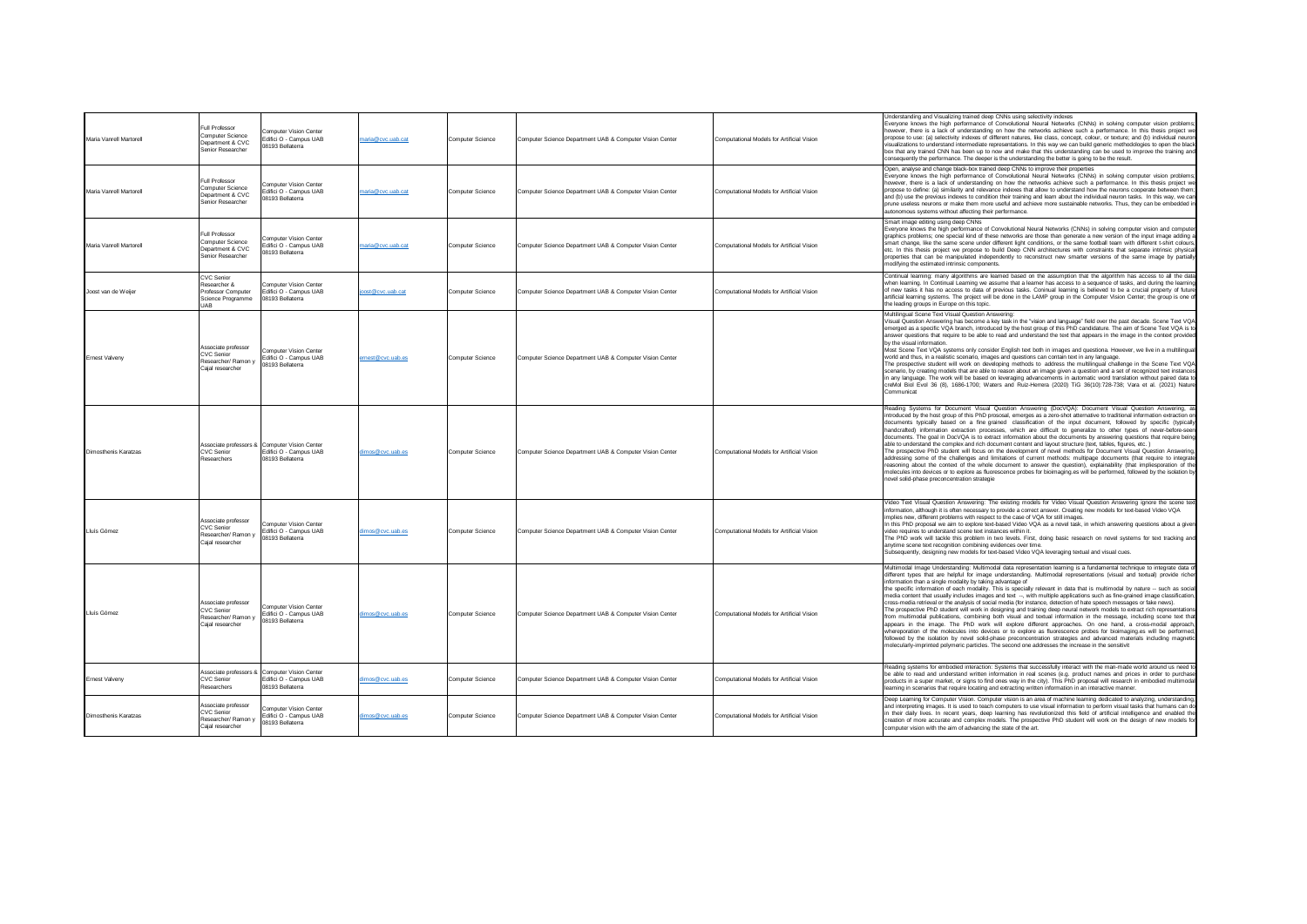| Luis Herranz                          |                                                                             | Senior researcher CVC Computer Vision Center<br>08193 Bellaterra                           | nerranz@cvc.uab.es                       | Computer Science  | Computer Science Department UAB & Computer Vision Center | Computational models for artificial vision | Beyond sustainable/green AIAfter a decade of continuous technological breakthroughs,<br>AI is often hailed as the holy grail to address the ecological crises (i.e. sustainable/green AI). This optimism, however, i<br>countered with an increasing concern about the environmental impact of deep learning (the powerhouse behind recent AI's<br>progress), whose ever-increasing computational cost results not in less but in more resource and energy demands,<br>compounded by the pervasive deployment of machine learning (e.g. smartphones, vehicles, robots, wearable devices).<br>Computer vision is arguably the most demanding field, due to the heavy nature of visual information (e.g. images, videos).<br>As an instance, rebound effects are a well-known consequence of increased technological efficiency, resulting from<br>increased ecological impact due to efficiency creating a larger aggregate demand. Sustainable/green approaches to deep<br>learning often focus on algorithmic efficiency while not widening the view to consider rebound effects.<br>In Mol Biol Evol 36 (8), 1686-1700; Waters and Ruiz-Herrera (2020) TiG 36(10):728-738; Vara et al. (2021) Nature<br>Communications 12 (2981); Waters et al. (2021) PNAS 118(45) e2112494118.roposal will include the following work<br>packages<br>1. Analysis of the pig liver transcriptome by RNA-Seq in 250 pigs with phenotypic records for growth, immunity and meat<br>quality. Study of differentially expressed genes, new genetic variants, genomic regions regulating liver gene expression, and<br>gene expression networks.<br>2. Analysis of the transcriptome data and productive records using system biology approaches to identify metabolic<br>pathways, regulators, biomarkers, genes and polymorphisms involved in energy homeostasis and affecting both health and<br>productive traits.<br>3. Functional validation of relevant genetic variants in candidate genes by cell transfection luciferase reported assays,<br>ELISA assays of protein activity, chromatin immunoprecipitation assays, and epi |
|---------------------------------------|-----------------------------------------------------------------------------|--------------------------------------------------------------------------------------------|------------------------------------------|-------------------|----------------------------------------------------------|--------------------------------------------|----------------------------------------------------------------------------------------------------------------------------------------------------------------------------------------------------------------------------------------------------------------------------------------------------------------------------------------------------------------------------------------------------------------------------------------------------------------------------------------------------------------------------------------------------------------------------------------------------------------------------------------------------------------------------------------------------------------------------------------------------------------------------------------------------------------------------------------------------------------------------------------------------------------------------------------------------------------------------------------------------------------------------------------------------------------------------------------------------------------------------------------------------------------------------------------------------------------------------------------------------------------------------------------------------------------------------------------------------------------------------------------------------------------------------------------------------------------------------------------------------------------------------------------------------------------------------------------------------------------------------------------------------------------------------------------------------------------------------------------------------------------------------------------------------------------------------------------------------------------------------------------------------------------------------------------------------------------------------------------------------------------------------------------------------------------------------------------------------------------------|
| Luis Herranz                          |                                                                             | Senior researcher CVC Computer Vision Center<br>Edifici O - Campus UAB<br>08193 Bellaterra | erranz@cvc.uab.es                        | Computer Science  | Computer Science Department UAB & Computer Vision Center | Computational models for artificial vision | Responsible artificial intelligence/computer vision (AI/CV)The increasing dependence of our lives on machine learning<br>models taking automated decisions brings the crucial concern about accountability, especially in the case of failures and<br>harmful decisions (e.g. an accident caused by a malfunctioning computer vision algorithm in an autonomous vehicle). Thus,<br>a crucial requirement for governments and socially responsible AI/CV companies is ethical design with accountability<br>mechanisms. This requires shifting from a black-box model paradigm to a white-box model where decisions can be<br>monitored, as well as actively addressing uncertainty and bias at different stages, including (but not limited to) design<br>choices, data collection and training processes.<br>Objectives of the thesis project: a) critical analysis of the ethical ramifications of a variety of computer vision algorithms and<br>scenarios, b) based on the previous analysis, propose architectural designs, techniques and data collection methodologies<br>that proviporation of the molecules into devices or to explore as fluorescence probes for bioimaging.es will be performed.<br>followed by the isolation by novel solid-phase preconcentration strategies and advanced materials including magnetic<br>molecularly-imprinted polymeric p                                                                                                                                                                                                                                                                                                                                                                                                                                                                                                                                                                                                                                                                                                                                             |
| Javier Vázquez Corral<br>Luis Herranz | Associate Professor<br>Senior researcher CVC 08193 Bellaterra               | Computer Vision Center<br>Edifici O - Campus UAB                                           | vazquez@cvc.uab.cat<br>erranz@cvc.uab.es | Computer Science  | Computer Science Department UAB & Computer Vision Center | Computational models for artificial vision | Color image and video enhancement by leveraging physical priors and deep learning<br>Color image and video enhancement has been a problem of study for more than 40 years. Historically, enhancement<br>methods were rooted in tailor-made priors (either physics or statistically-based), but in the last 10 years, with the<br>appearance of deep learning approaches, the trend has switched. However, the black-box component of current deep<br>learning methods, which does not allow the user to know what is happening in the failure cases, has hindered its wide<br>deployment in some core imaging processes -such as in the camera image pipeline- in which understanding on what the<br>algorithms are performing is paramount. Many enhancement and restoration problems are also severely ill-posed, such as<br>colorization (e.g. every grayscale image has many possible colorized solutions), and physical priors can avoid unnatural<br>solutions by enforcing the solution to be physically plausible.<br>A possible solution to address the aforementioned problems ofMol Biol Evol 36 (8), 1686-1700; Waters and Ruiz-Herrera<br>(2020) TiG 36(10):728-738; Vara et al. (2021) Nature Communications 12 (2981); Waters et al. (2021) PNAS 118(45)<br>e2112494118.roposal will include the following work packages:<br>1. Analysis of the pig liver transcriptome by RNA-Seq in 250 pigs with phenotypic records for growth, immunity and meat<br>quality. Study of differentially expressed genes, new genetic variants, genomic regions regulating liver gene expression, and<br>gene expression networks.<br>2. Analysis of the transcriptome data and productive records using system biology approaches to identify metabolic<br>pathways, regulators, biomarkers, genes and polymorphisms involved in energy homeostasis and affecting both health and<br>productive traits<br>3. Functional validation of relevant genetic variants in candidate genes by cell transfection luciferase reported assays.<br>ELISA assays of protein activity, chromatin immunoprecipitation assays, and e |
| Javier Vázquez CorralLuis Herranz     | Associate Professo<br><b>UAB</b><br>Senior researcher CVC 08193 Bellaterra  | <b>Computer Vision Center</b><br>Edifici O - Campus UAB                                    | azquez@cvc.uab.cat<br>erranz@cvc.uab.es  | Computer Sciences | Computer Science Department UAB & Computer Vision Center | Computational models for artificial vision | Explainable image and video restoration<br>Deep generative models (e.g. GANs) have revolutionized the field of visual enhancement and restoration. These models can<br>transform old and degraded images into realistic reconstructions with vivid colors (even from black and white content).<br>However, the underlying decisions in the restoration process are rarely understood, since they are simply based on implicit<br>knowledge learned from observing large amounts of high quality images. This drawback is paramount, since visual<br>enhancement problems are ill-conditioned, in some cases very severely (e.g. there are many plausible colorizations of a<br>grayscale image). Explainability is the ability of the model to communicate to a human why a particular decision or solution<br>was taken<br>In this PhD project we aim at endowing image/video restoration systems with the ability to explain their restoration decisions<br>to humans in an intuitive and easily understandable format, who in turn can interact with the system in a more effective<br>waporation of the molecules into devices or to explore as fluorescence probes for bioimaging.es will be performed, followed<br>by the isolation by novel solid-phase preconcentration strategies and advanced materials including magnetic molecularly-<br>imprinted polymeric particles. The second one addresses the increase in the sensitivity using strategies for the<br>simultaneous amplification and tagging of overexpressed transcripts by ultrasensitive isothermal approaches. Finally, in all<br>instances, analytical simplification will be implemented in order to minimize pipetting, washing steps and manipulation of<br>reagents to provide analytical tools requiring minimal training for final users, but without any loss in the analytical<br>performance. Biosensors and Lateral flow tests will be considered as prominent RDTs technologies based on electrochemi                                                                                                                             |
| Josep Lladós                          | Associate Professor<br><b>UAB</b><br>Senior researcher CVC 08193 Bellaterra | Computer Vision Center<br>Edifici O - Campus UAB                                           | sep@cvc.uab.cat                          | Computer Science  | Computer Science Department UAB & Computer Vision Center | Computational models for artificial vision | Visual parsing in document intelligence by Graph Neural Networks (GNNs).<br>Document Intelligence (DI) is focused on the reading, understanding and interpreting documents as invoices, forms, letters,<br>diagrams Language model (LM) architectures that NLP applies to text sentences, become a valid paradigm to be adopted<br>by DI. LMs in DI can be backed by Graphs, that robustly represent objects and relations. Graph Representation Learning<br>based on Graph Neural Networks (GNN) allows to define a computational framework to model the language of documents.<br>The prospective PhD student will focus its research on (1) Learn graph-based language models able to perform task-<br>agnostic architectures in document object recognition and information extraction (e.g. key-value association, table<br>recognition) (2) the development of neural program synthesis techniques in order to induce the compositional rules (via<br>graphs) governing the structure of training layouts, synthesizing structurally plausible documents for data augmentationMol<br>.<br>Biol Evol 36 (8), 1686-1700; Waters and Ruiz-Herrera (2020) TiG 36(10):728-738; Vara et al. (2021) Nature<br>Communications 12 (2981); Waters et al. (2021) PNAS 118(45) e2112494118.roposal will include the following work<br>packages:<br>1. Analysis of the pig liver transcriptome by RNA-Seq in 250 pigs with phenotypic records for growth, immunity and meat<br>quality. Study of differentially expressed genes, new genetic variants, genomic regions regulating liver gene expression, and                                                                                                                                                                                                                                                                                                                                                                                                                                                                                                                |
|                                       |                                                                             |                                                                                            |                                          |                   | <b>Demography</b>                                        |                                            |                                                                                                                                                                                                                                                                                                                                                                                                                                                                                                                                                                                                                                                                                                                                                                                                                                                                                                                                                                                                                                                                                                                                                                                                                                                                                                                                                                                                                                                                                                                                                                                                                                                                                                                                                                                                                                                                                                                                                                                                                                                                                                                      |
| Albert Esteve Palós                   | Director, Centre<br>d'Estudis Demogràfics                                   | Ca n'Altayó, s/n, Edifici E2 Campus<br>UAB, 08193-Bellaterra                               | mog@ced.uab.es                           | PhD Demography    | Dep. Geography / Centre d'Estudis Demogràfics            | Fertility and Households                   | The research line "Fertility and households" deals with aspects related to fertility and the formation and structure of<br>households on a national and international scale. The methodological approach is mainly quantitative and comparative.<br>Falling fertility, rising cohabitation, changes in marriage markets, and the transformation of households on a global scale are<br>some of the topics most commonly studied in this research area.                                                                                                                                                                                                                                                                                                                                                                                                                                                                                                                                                                                                                                                                                                                                                                                                                                                                                                                                                                                                                                                                                                                                                                                                                                                                                                                                                                                                                                                                                                                                                                                                                                                               |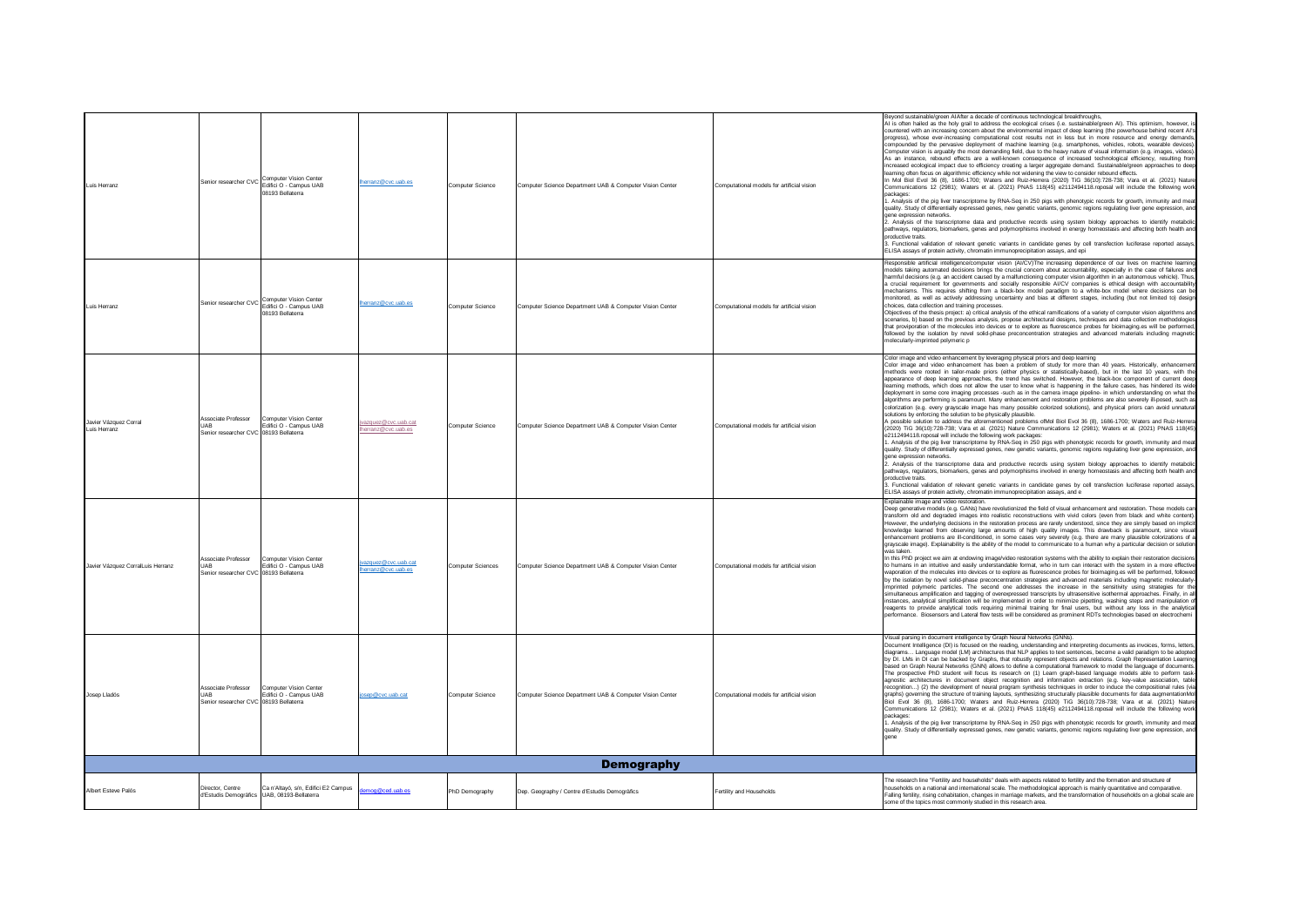| <b>Economics, Management and Organizations</b>      |                                                                                                                                                             |                                                                                                                                         |                              |                                                                   |                                                                  |                                                                                                                                                         |                                                                                                                                                                                                                                                                                                                                                                                                                                                                                                                                                                                                                                                                                                                                                                                                                                                                                                                                                                                                                                                                                                                                                                                                                                                                                                                                                                                                                                                                                                                                                                                                                                                                                                                                                                                                                                                                                                                                                                                                                                                                               |  |  |  |
|-----------------------------------------------------|-------------------------------------------------------------------------------------------------------------------------------------------------------------|-----------------------------------------------------------------------------------------------------------------------------------------|------------------------------|-------------------------------------------------------------------|------------------------------------------------------------------|---------------------------------------------------------------------------------------------------------------------------------------------------------|-------------------------------------------------------------------------------------------------------------------------------------------------------------------------------------------------------------------------------------------------------------------------------------------------------------------------------------------------------------------------------------------------------------------------------------------------------------------------------------------------------------------------------------------------------------------------------------------------------------------------------------------------------------------------------------------------------------------------------------------------------------------------------------------------------------------------------------------------------------------------------------------------------------------------------------------------------------------------------------------------------------------------------------------------------------------------------------------------------------------------------------------------------------------------------------------------------------------------------------------------------------------------------------------------------------------------------------------------------------------------------------------------------------------------------------------------------------------------------------------------------------------------------------------------------------------------------------------------------------------------------------------------------------------------------------------------------------------------------------------------------------------------------------------------------------------------------------------------------------------------------------------------------------------------------------------------------------------------------------------------------------------------------------------------------------------------------|--|--|--|
| Miguel A García-Cestona                             | Full Professor<br>(Catedràtic)                                                                                                                              | Departament d'Empresa, Facultat<br>Economia i Empresa Av de l'Eix<br>Central, Edifici B. 08193 Bellaterra<br>Barcelona                  | Miquel.Garcia.Cestona@uab.ca | PhD Program in<br>Economics, Management<br>and Organizations      | Departament d'Empresa                                            | Innovation and Corporate Governance                                                                                                                     | Firms' growth usually implies the creation of corporations led by boards of directors. The composition, organization and<br>structure of such boards is a relevant research topic. Special attention has been devoted to the differences of behavior<br>between those boards controlled by members of the same family, developing a leading paradigm in the study of family<br>business nowadays: the socioemotional wealth.<br>A key element for maintaining the firms' competitiveness is innovation. We hold a large experience in the analysis of the<br>terminants and consequences of the innovation policies and activities of firms. We propose the following broad topics:<br>1. Corporate ownership and governance: we will explore how increase in emphasis on one function (monitoring or resource<br>provision) affects directors' ability to execute another function and its implications for corporate value creation.<br>2. Sustainable innovation: we seek to strengthen the analysis of the relationship between environmental innovations and<br>firm performance. There is a debate about the extent to which these innovations, often forced by regulations, have a positive<br>or negative impact on firm performance and survival.                                                                                                                                                                                                                                                                                                                                                                                                                                                                                                                                                                                                                                                                                                                                                                                                                    |  |  |  |
| <b>Electrical and Telecommunication Engineering</b> |                                                                                                                                                             |                                                                                                                                         |                              |                                                                   |                                                                  |                                                                                                                                                         |                                                                                                                                                                                                                                                                                                                                                                                                                                                                                                                                                                                                                                                                                                                                                                                                                                                                                                                                                                                                                                                                                                                                                                                                                                                                                                                                                                                                                                                                                                                                                                                                                                                                                                                                                                                                                                                                                                                                                                                                                                                                               |  |  |  |
| Marc Porti Pujal                                    | Professor titular                                                                                                                                           | Departament d'Enginyeria<br>Electrònica. Edifici Q, Campus<br>Jniversitat Autònoma de Barcelona,<br>08193. Bellaterra, Barcelona, Spain | arc.porti@uab.es             | Flectrical and<br><b>Felecommunication</b><br>Engineering         | <b>Electronic Engineering Department</b>                         | Nanoscale and device level variability and reliability of emergent<br>devices based on alternative technologies and/or materials for<br>nannelectronics | The PhD student's work will be focused on the electrical properties (both at the nanoscale and/or and device level),<br>rariability and reliability of emergent devices as those based on 2D materials or TFTs, among others, which are of<br>aramount importance for the nanoelectronics industry. To do that, standard characterization techniques at wafer level and<br>nanoscale resolution tools as Atomic Force Microscope based techniques will be combined. The goal is to study their<br>variaiblity, reliability and its explotation for security applications. The PhD student will work in one of the hottest topics in<br>nanoelectronics in a group with collaborations with worldwide (USA, Germany, China) research institutions and<br>companies in the field of micro/nanoelectronics and will adquire extensive experience in characterization techniques,<br>experimental work and/or simulation tools. The collaborative framework provided by the group will give an international<br>projection to the student activities.                                                                                                                                                                                                                                                                                                                                                                                                                                                                                                                                                                                                                                                                                                                                                                                                                                                                                                                                                                                                                             |  |  |  |
| Dr. Pedro de Paco Sánchez                           | Principal Researcher<br><b>Engineering School</b><br>Professor                                                                                              | scola Enginyeria - Edifici Q -<br>Campus UAB. 08193 Cerdanyola del pedro.depaco@uab.es<br>Vallès, Telf: 0034 93 581 47 35               |                              | PhD in Electronic and<br>Telecommunication<br>Engineering         | <b>Telecommunications and System Engineering</b>                 | Microwaves Engineering. Filters and Multiplexers for 5G/6G based<br>on LNOI/LTOI                                                                        | Development of advanced RF-Filter synthesis techniques to cope with advanced topologies devoted to new spectrum<br>requirements for 5G/6G (wide bandwidth and mmW frequencies) through advanced responses and the entanglement with<br>functional materials. Train creative and innovative early-stage researchers through an intersectorial and interdisciplinary<br>excellence and outstanding research programme.                                                                                                                                                                                                                                                                                                                                                                                                                                                                                                                                                                                                                                                                                                                                                                                                                                                                                                                                                                                                                                                                                                                                                                                                                                                                                                                                                                                                                                                                                                                                                                                                                                                          |  |  |  |
| Dr. Pedro de Paco Sánchez                           | Principal Researcher<br><b>Engineering School</b><br>Professor                                                                                              | Escola Enginyeria - Edifici Q -<br>Campus UAB. 08193 Cerdanyola del<br>Vallès, Telf: 0034 93 581 47 35                                  | pedro.depaco@uab.es          | PhD in Electronic and<br>elecommunication<br>Engineering          | elecommunications and System Engineering                         | Design and development of RF devices based on emerging<br>functional materials (III-V Nitrides and LiNbO3) for 5G/6G.                                   | Study of the performance of lateral excited and longitudinally coupled resonators (XBAR-CRF) to improve RF and<br>iicrowave filter performance. Involve design and fabrication of resonators and filtering structures. Train creative and<br>innovative early-stage researchers through an intersectorial and interdisciplinary excellence and outstanding research<br>programme                                                                                                                                                                                                                                                                                                                                                                                                                                                                                                                                                                                                                                                                                                                                                                                                                                                                                                                                                                                                                                                                                                                                                                                                                                                                                                                                                                                                                                                                                                                                                                                                                                                                                              |  |  |  |
| Dr. Pedro de Paco Sánchez                           | Principal Researcher<br><b>Engineering School</b><br>Professor                                                                                              | Escola Enginyeria - Edifici Q -<br>Campus UAB. 08193 Cerdanyola del pedro depaco@uab.es<br>/allès. Telf: 0034 93 581 47 35              |                              | PhD in Electronic and<br>Felecommunication<br>Engineering         | <b>Telecommunications and System Engineering.</b>                | Microwaves Engineering. GaN PA and circulators for RF Front-<br>End Very High Throughput Satellites                                                     | 5G is expected to operate at a very high data rate, which entails the need of a strong backhaul behind the base stations to<br>transmit all the traffic generated by the user to the network. One of the better solutions to support this traffic as a<br>complement to terrestrial networks (specially for large areas with less population) is to operate in the Ka band (26.5 to<br>40GHz), but also the use of Q/V band (30 to 75GHz) to increase the bandwidth offered by Ka bands, required at fixed<br>infrastructure such the case of Gateways. Train creative and innovative early-stage researchers through an intersectorial<br>and interdisciplinary excellence and outstanding research programme.                                                                                                                                                                                                                                                                                                                                                                                                                                                                                                                                                                                                                                                                                                                                                                                                                                                                                                                                                                                                                                                                                                                                                                                                                                                                                                                                                               |  |  |  |
| Ramon Vilanova                                      | Full Professor                                                                                                                                              | School of Engineering                                                                                                                   | amon.Vilanova@uab.cat        | <b>Electronics and</b><br><b>Felecommunication</b><br>Engineering | elecomunications and Systems Engineering                         | <b>Advanced Control Systems</b>                                                                                                                         | Operation of wastewater systems with environmental impact considerations                                                                                                                                                                                                                                                                                                                                                                                                                                                                                                                                                                                                                                                                                                                                                                                                                                                                                                                                                                                                                                                                                                                                                                                                                                                                                                                                                                                                                                                                                                                                                                                                                                                                                                                                                                                                                                                                                                                                                                                                      |  |  |  |
| Gonzalo Seco-Granados                               | Professor, Director of<br>the Research Group on Engineering School<br>Signal Processing for Campus UAB<br>Communications and 08193 Bellaterra<br>Navigation |                                                                                                                                         | onzalo.seco@uab.ca           | Electronic Engineering<br>and Telecommunications                  | elecommunications and Systems Engineering                        | Communications, navigation and networking                                                                                                               | Localization and Sensing with 5G/6G and Satellite-Based (LEO-PNT and GNSS) Systems<br>The Internet of Things (IoT) has experienced great growth in recent years, with an estimated number of devices currently around 30<br>billion. At the same time, communications systems, in many cases of low-energy consumption, have been developed to meet the<br>needs of data transmission of these devices. Once communication needs have been met, there is a growing and urgent demand for the<br>calculation the position of such devices. This demand does not currently have a satisfactory technological response. A similar situation<br>of lack of appropriate technological solutions is faced in the area of positioning for autonomous vehicles. The objective of this project is to<br>contribute to the design of positioning solutions that are valid for loT or autonomous vehicle environment.<br>The innovations present in the latest versions of 5G and those being discussed for 6G will be exploited to design transmission<br>mechanisms and algorithms that allow the calculation of the six components of position and orientation. Key elements will be the use o<br>intelligent reflective surfaces and the availability of high-precision angular measurements even with low-bandwidth signals.<br>In this thesis, we can also investigate on the positioning using signals coming from low-earth orbit satellites (LEOs), either from existin<br>constellations, what is commonly referred to as signals of opportunity because they are not designed for positioning, or from a<br>specifically-designed dedicated future constellation. In both cases, the use of LEO satellites provides the advantage of a higher signal<br>power thanks to the shorter distance than the GNSS satellites. In addition, the specific design of signals can improve performance and<br>simplify the operations performed by the receiver<br>pending on the interests of the PhD candidate, the thesis will be focused on the 5G/6G systems or in LEO/GNSS systems. |  |  |  |
|                                                     |                                                                                                                                                             |                                                                                                                                         |                              |                                                                   | <b>Entrepreneurship and Management</b>                           |                                                                                                                                                         |                                                                                                                                                                                                                                                                                                                                                                                                                                                                                                                                                                                                                                                                                                                                                                                                                                                                                                                                                                                                                                                                                                                                                                                                                                                                                                                                                                                                                                                                                                                                                                                                                                                                                                                                                                                                                                                                                                                                                                                                                                                                               |  |  |  |
| Diego Prior Jiménez                                 | Full Professor                                                                                                                                              | epartment of Business, Faculty of<br>Economics and Business Studies,<br>08193 Bellaterra (Cerdanyola),<br>alona Snai                    | oo.prior@uab.cat             | PhD Program in<br>Entrepreneurship and<br>Management (iDEM)       | Department of Business                                           | Efficiency Analysis, Accounting and Finance                                                                                                             | Corporate governance, social and environmental responsability and long term financial performance of firms                                                                                                                                                                                                                                                                                                                                                                                                                                                                                                                                                                                                                                                                                                                                                                                                                                                                                                                                                                                                                                                                                                                                                                                                                                                                                                                                                                                                                                                                                                                                                                                                                                                                                                                                                                                                                                                                                                                                                                    |  |  |  |
|                                                     |                                                                                                                                                             |                                                                                                                                         |                              |                                                                   | <b>Environmental Science and Technology</b>                      |                                                                                                                                                         |                                                                                                                                                                                                                                                                                                                                                                                                                                                                                                                                                                                                                                                                                                                                                                                                                                                                                                                                                                                                                                                                                                                                                                                                                                                                                                                                                                                                                                                                                                                                                                                                                                                                                                                                                                                                                                                                                                                                                                                                                                                                               |  |  |  |
| Antoni Sánchez Ferrer                               | Full Professor                                                                                                                                              | Dept. of Chemical Engineering,<br><b>Engineering School</b>                                                                             | ntoni.sanchez@uab.cat        | <b>Environmental Science</b><br>and Technology                    | Dept. of Chemical Engineering, Engineering School                | Use of advanced nanomaterials in environmental applications                                                                                             | Beyond biogas as renewable energy source:coversion to methanol to through metallic nanoparticles embedded in metal-<br>organic frameworks (MOFs)                                                                                                                                                                                                                                                                                                                                                                                                                                                                                                                                                                                                                                                                                                                                                                                                                                                                                                                                                                                                                                                                                                                                                                                                                                                                                                                                                                                                                                                                                                                                                                                                                                                                                                                                                                                                                                                                                                                              |  |  |  |
| David Gabriel Buguña                                | Full professor                                                                                                                                              | School of Engineering                                                                                                                   | vid gabriel@uab.cat          | Environmental Science<br>and Technology                           | Department of Chemical, Biological and Environmental Engineering | Biological treatment of liquid and gas effluents. Elimination of<br>nutrients, odours and volatile organic compounds                                    | Exploit the integration of the carbon, nitrogen and suflur cycles in bioreactors to design optimal treatment trains to recover<br>added-value products out of liquid and gaseous effluents (www.recycles-h2020.eu)                                                                                                                                                                                                                                                                                                                                                                                                                                                                                                                                                                                                                                                                                                                                                                                                                                                                                                                                                                                                                                                                                                                                                                                                                                                                                                                                                                                                                                                                                                                                                                                                                                                                                                                                                                                                                                                            |  |  |  |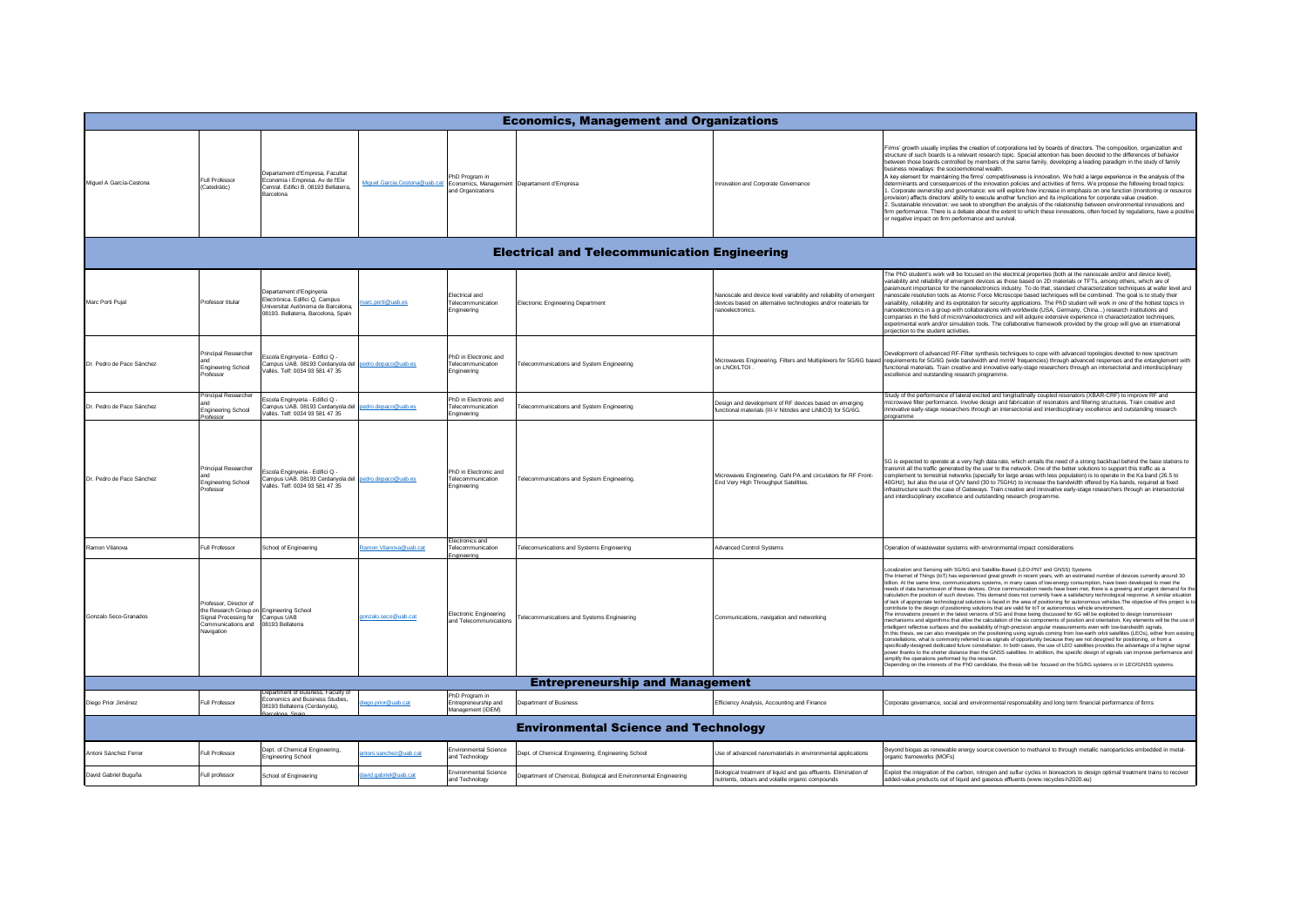| Xavier Font Segura          | Professor                                                                                                                                                                                        | C/ de les Sitges, s/n, Escola<br>d'Enginyeria, Campus UAB, 08193<br>Cerdanyola del Vallés, Barcelona                                  | avier.font@uab.cat | <b>Environmental Science</b><br>and Technology | Chemical, Biological and Environment Engineering Dpt.                                       | Nanomaterials for environmental engineering                                                                                                  | In the framework of Circular Economy and Climate Change, anaerobic digestion is pointed as a key technology to contribute<br>to our sustainability. Additives can be used to improve anaerobic digestion of organic substrates (energy crops, wastes )<br>Between them, nanoparticles have been recently tested to improve biogas production. The effect of nanoparticles on biogas<br>production have been generally assayed in batch experiments at volumes of 500 to 1000mL. The goal of this proposal is to<br>produce and characterize different types of nanoparticles (Fe, Co, Ni, ) test them in batch processes and select the best<br>nanoparticles to perform anaerobic digestion in continuous mode at 5L scale.                                                                                                                                                                                                                                                                                                                                                                                                                                                                                                                                                                                                                                                                                                                                                                                                                                                                                                                                                                                                                  |
|-----------------------------|--------------------------------------------------------------------------------------------------------------------------------------------------------------------------------------------------|---------------------------------------------------------------------------------------------------------------------------------------|--------------------|------------------------------------------------|---------------------------------------------------------------------------------------------|----------------------------------------------------------------------------------------------------------------------------------------------|-----------------------------------------------------------------------------------------------------------------------------------------------------------------------------------------------------------------------------------------------------------------------------------------------------------------------------------------------------------------------------------------------------------------------------------------------------------------------------------------------------------------------------------------------------------------------------------------------------------------------------------------------------------------------------------------------------------------------------------------------------------------------------------------------------------------------------------------------------------------------------------------------------------------------------------------------------------------------------------------------------------------------------------------------------------------------------------------------------------------------------------------------------------------------------------------------------------------------------------------------------------------------------------------------------------------------------------------------------------------------------------------------------------------------------------------------------------------------------------------------------------------------------------------------------------------------------------------------------------------------------------------------------------------------------------------------------------------------------------------------|
| Teresa Gea Leiva            | Professor                                                                                                                                                                                        | C/ de les Sitges, s/n. 08193<br>Bellaterra, Barcelona                                                                                 | eresa.gea@uab.cat  | <b>Environmental Science</b><br>and Technology | Department of Chemical, Biological and Environmental Engineering                            | Waste Bioconversion for a Circular Bioeconomy.                                                                                               | Our proposal deals with the bioconversion of waste materials to glycolipid biosurfactants through fermentation (submerged<br>and solid-state) using yeasts. Project tasks are related to: insights on metabolic process basis for modelling and<br>optimization; process optimization and scale up; novel techniques for downstream processing and product characterization<br>life-cycle and techno-economic assessments.                                                                                                                                                                                                                                                                                                                                                                                                                                                                                                                                                                                                                                                                                                                                                                                                                                                                                                                                                                                                                                                                                                                                                                                                                                                                                                                    |
|                             |                                                                                                                                                                                                  |                                                                                                                                       |                    |                                                | <b>Materials Science</b>                                                                    |                                                                                                                                              |                                                                                                                                                                                                                                                                                                                                                                                                                                                                                                                                                                                                                                                                                                                                                                                                                                                                                                                                                                                                                                                                                                                                                                                                                                                                                                                                                                                                                                                                                                                                                                                                                                                                                                                                               |
| Prof. Jordi Arbiol          | <b>ICREA Research</b><br>Professor and Group<br>eader                                                                                                                                            | nstitut Català de Nanociència i<br>Nanotecnologia (ICN2), Campus<br>JAB, Edifici ICN2, Bellaterra, 08193<br>tarcalona Catalonia Spain | thiol@icrea.cat    | Materials Science                              | Institut Català de Nanociència i Nanotecnologia, ICN2                                       | Advanced Electron Nanoscopy                                                                                                                  | Correlation of the structure and composition of nanomaterials at atomic scale with their electrocatalytic properties at the<br>nanoscale. The nanomaterials and nanostructures studied will be related to new nanomaterials for energy applicattions:<br>e.g.: 2D nanostructures, nanoparticles                                                                                                                                                                                                                                                                                                                                                                                                                                                                                                                                                                                                                                                                                                                                                                                                                                                                                                                                                                                                                                                                                                                                                                                                                                                                                                                                                                                                                                               |
| Angel Perez del Pino        | vlanager of the "Lase<br>Processing Research"<br>Gruup at the Institute<br>f Materiale Science                                                                                                   | Carrer dels til·lers s/n, Campus UAB,<br>Bellaterra 08193, Spain                                                                      | perez@icmab.es     | Materials Science                              | nstitute of Materials Science of Barcelona                                                  | Laser fabrication of carbon-based nanocomposites for<br>supercapacitors                                                                      | Innovative laser processing technologies will be developed for the synthesis of hybrid graphene-metal oxide electrodes to be<br>used in the fabrication of asymmetric supercapacitors.                                                                                                                                                                                                                                                                                                                                                                                                                                                                                                                                                                                                                                                                                                                                                                                                                                                                                                                                                                                                                                                                                                                                                                                                                                                                                                                                                                                                                                                                                                                                                        |
| Jordi Faraudo Gener         | Científico Titular del<br><b>CSIC</b>                                                                                                                                                            | CMAB-CSIC, Dept Theory and<br>Simulation of Materials, Campus                                                                         | araudo@icmab.es    | Materials Sciences                             | ICMAB-CSIC, Dept Theory and Simulation of Materials                                         | Biomaterials Research Line at ICMAB                                                                                                          | Atomistic modelling of materials for drug delivery applications. We propose a particular focus on anti-cancer drugs.<br>Examples of our simulation works can be seen in our YouTUbe channel<br>tps://www.youtube.com/channel/UCkrTDh1VQw06o0dzPcF2NgA                                                                                                                                                                                                                                                                                                                                                                                                                                                                                                                                                                                                                                                                                                                                                                                                                                                                                                                                                                                                                                                                                                                                                                                                                                                                                                                                                                                                                                                                                         |
| Dr. Raphael Pfattner        | nvestigador Ramón y<br>leie.                                                                                                                                                                     | Instituto de Ciencia de Materiales,<br>ICMAB-CSIC), campus de la UAB                                                                  | ofattner@icmab.es  | Ciencia de Materiales                          | NANOMOL/Instituto de Ciencia de Materiales, (ICMAB-CSIC)                                    | Molecular Electronics RL4                                                                                                                    | Organic Electronics for Electronic Skin Applications                                                                                                                                                                                                                                                                                                                                                                                                                                                                                                                                                                                                                                                                                                                                                                                                                                                                                                                                                                                                                                                                                                                                                                                                                                                                                                                                                                                                                                                                                                                                                                                                                                                                                          |
| Xavier Torrelles Albareda   | nvestigador Científic                                                                                                                                                                            | ICMAB: Campus UAB: 08193<br>Bellaterra                                                                                                | orrelles@icmab.es  | Ciencia Materials<br>Electroquímica            | ICMAB-CSIC                                                                                  | Catalysis: water dissociation for hydrogen production                                                                                        | Titanium oxide is of interest, among other reasons, for the photovoltaic conversion of light into electricity. One factor that<br>limits the usefulness of titania for these applications is its band gap. A second factor is related to its active surface since its<br>efficiency is proportional to it. A third factor is the limited knowledge and restricted availability of anatase (A) -TiO2 (001)<br>surfaces, considered the most active titania surface for photoelectrochemical water separation applications. These surfaces<br>cannot be synthesized in laboratories as single crystals and are very rare in nature. The bottleneck that supposes the<br>access to monocrystalline surfaces of A-TiO2 (001) will be overcome by synthesizing highly ordered anatase(001) films<br>using the PLD technique.<br>The optimal bandgap will be adjusted by reducing the oxygen stoichiometry in the films by annealing treatments under UHV<br>conditions. Finally, the improved catalyst will be functionalized by depositing or partially covering its surface with also<br>catalyst oxides to increase its efficiency. TiO2 films can also be grown by forming heterostructures with other oxide catalysts<br>to increase their efficiency. The objectives are, firstly, to synthesize high-quality epitaxial titania films to use these surfaces<br>as a model system, and secondly, to grow these titania phases on ferroelectric oxides using PLD to improve their efficiency<br>as a catalyst: water dissociation process. Conventional and advanced characterization (synchrotron) will be used to figure<br>out some of the structural and electronic properties of this system in relation to its photocatalytic behaviour. |
| Judith Guasch               | Ramón y Cajal<br>esearcher (ICMAB-<br>CSIC) and Group<br>eader of a Max Plan                                                                                                                     | CMAB-CSIC - Campus UAB;<br>Til-lers, s/n: 08193 Bellaterra<br>(Barcelona, Spain)                                                      | quasch@icmab.es    | PhD in Materials Science<br>(1)AB              | Chemistry                                                                                   | Dynamic Biomimetics for Cancer Immunotherapy                                                                                                 | Development of biomimetic tissues based on bionanomaterials for cancer immunotherapy                                                                                                                                                                                                                                                                                                                                                                                                                                                                                                                                                                                                                                                                                                                                                                                                                                                                                                                                                                                                                                                                                                                                                                                                                                                                                                                                                                                                                                                                                                                                                                                                                                                          |
| Dr. Imma Ratera             | Professor at the<br>Materials Science<br>Doctorate Programm g<br>the UAB and Titular<br>Researcher at CSIC<br>(ICMAB)                                                                            | Nanomol Group/Institut de Ciència<br>de Materials de Barcelona (ICMAB-<br>CSIC), Campus UAB                                           | atera@icmab.es     | Materials Science                              | ICMAB-CSIC; Department of Molecular Nanoscience and Organic Materials<br>(NANOMOL)          | Chemistry: Multifunctional Molecular Materials                                                                                               | Multifunctional Organic radical nanoparticles for intracellular nanothermometry. In the frame of a big collaborative European<br>project (Micro4Nano), the work will consist on the design, preparation and characterization of molecular multifunctional<br>materials based on organic radicals for the preparation of organic nanoparticles (ONPs) for 2-Photon Absorption Microscopy<br>(2PM) and nanothermometry. Structural and optoelectronic characterization of the ONPs will be addressed by appropriate<br>spectroscopic (absorption, emission and non-linear optical), microscopic and calorimetric techniques towards a promising<br>research with impressive applicative implications in the field of bioimaging and biomedicine. (J. Mat. Chem. C, 2021, 33,<br>10610)                                                                                                                                                                                                                                                                                                                                                                                                                                                                                                                                                                                                                                                                                                                                                                                                                                                                                                                                                          |
| Juan Sebastian Reparaz      | Científico Titular<br>(ICMAB)                                                                                                                                                                    | nstituto de Ciencia de Materiales de<br>Barcelona (ICMAB-CSIC) - Campus<br>UAB. Calle Tillers s/n                                     | sreparaz@icmab.es  | Material Science                               | Instituto de Ciencia de Materiales de Barcelona (ICMAB-CSIC)                                | Thermal Transport in Condensed Matter.                                                                                                       | Development of advanced high resolution imaging methodologies to study nanoscale thermal transport in thin films. Novel<br>strategies to study thermal anisotropy.                                                                                                                                                                                                                                                                                                                                                                                                                                                                                                                                                                                                                                                                                                                                                                                                                                                                                                                                                                                                                                                                                                                                                                                                                                                                                                                                                                                                                                                                                                                                                                            |
| Núria Aliaga-Alcalde        | Professor ICREA                                                                                                                                                                                  | C/Til.lers. s/n. CAMPUS UAB<br>08193 Bellaterra, Catalonia, Spain                                                                     | aliaga@icmab.es    | Materials Science UAB                          | CMAB-CSIC / FunNanoSurf GROUP /<br>http://departments.icmab.es/funnanosurf/                 | Nanoribbons in Molecular Electronics and Spintronics                                                                                         | The research project involve the synthesis of nanoribbons based on CCMoids that will be deposited on Graphene/SiO2/Si<br>three-terminal devices to analyze the I-V characteristics of such materials. The project is divided in a chemical part where<br>the organic materials will be synthesized and well-characterized and a second that includes the deposition of the materials<br>and electronic measurements. Both parts made with the utilities of the group.                                                                                                                                                                                                                                                                                                                                                                                                                                                                                                                                                                                                                                                                                                                                                                                                                                                                                                                                                                                                                                                                                                                                                                                                                                                                         |
| Maria Isabel Alonso         | Research Scientist<br>CIP'                                                                                                                                                                       | ICMAB-CSIC, Campus UAB                                                                                                                | abel@icmab.es      | Materials Science                              | Group of Nanostructured Optoelectronic Materials (ICMAB-CSIC)                               | Materials for energy                                                                                                                         | Optical properties of nanostructured and patterned materials using soft lithography and colloidal assembly for applications in<br>light trapping, light emission, and sensing,                                                                                                                                                                                                                                                                                                                                                                                                                                                                                                                                                                                                                                                                                                                                                                                                                                                                                                                                                                                                                                                                                                                                                                                                                                                                                                                                                                                                                                                                                                                                                                |
| Dra. Elena Bartolomé Porcar | Full professor at EUSS<br>(Escola Universitària<br>Salesiana de Sarrià),<br>School of Engineering<br>associated to UAB;<br>Head of EUSS<br>Research Group;<br>Doctor associated to<br>ICMAB-CSIC | EUSS (UAB), Passeig Sant Joan<br>Bosco, 74, 08017-Barcelona, Spain                                                                    | partolome@euss.es  | Material Sciences                              | Escola Universitària Salesiana de Sarrià (UAB). Magnetic Multifunctional<br>Materials Group | Magnetic 3d and 4f carborane based coordination polymers and<br>MOFs: towards the development of new Multifunctional Molecular<br>Materials" | The objective of this Thesis will be to synthesize new coordination polymers and porous metal-organic frameworks (MOFs)<br>based on unprecedent carborane-based building blocks and suitable lanthanide (4f) or transition metal (3d) ions, and to<br>investigate the magnetic properties in correlation with the structure of the materials. In particular, we plan to investigate the<br>occurrence of Single-Molecular Magnet (SMM) behavior in materials of various dimensionality (1D, 2D, 3D) and magnetic<br>vrdering. In addition, we shall pursue the incorporation of a second physical property (e.g. luminescence, magnetocaloric<br>ffect), in views of the development of Multifunctional Molecular Materials for various applications, such as e.g.<br>optoelectronics, anticounterfeiting or magnetic refrigeration. The PhD will be involved with the chemical synthesis and full<br>physical characterization of the material, using a combination of techniques, including structural (XRD), magnetic (ac. dc<br>magnetometry, XMCD in synchrotron), optical (luminescence, quantum yield), thermal (heat capacity) etc.                                                                                                                                                                                                                                                                                                                                                                                                                                                                                                                                                                                                   |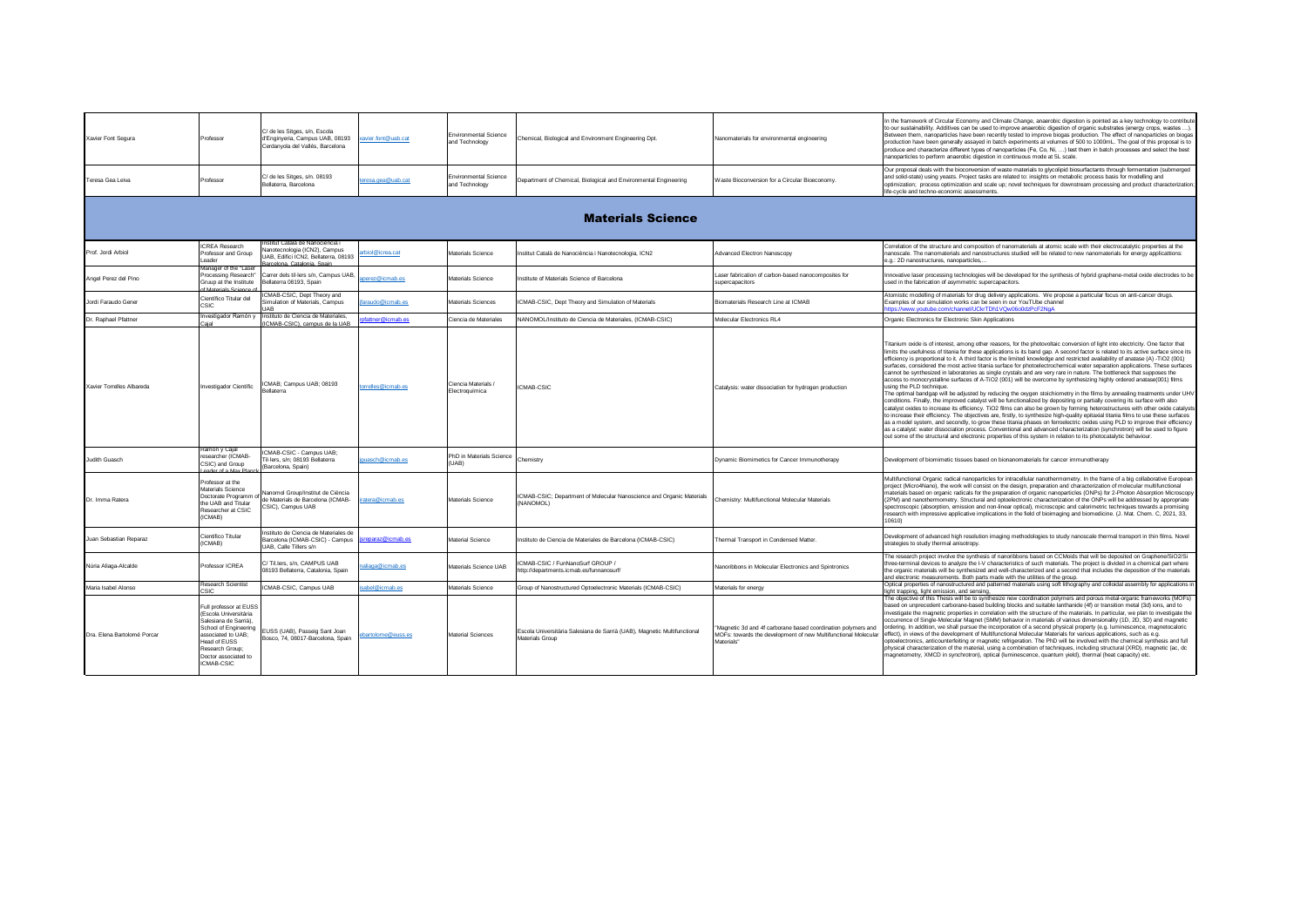| Ignasi Fina             | Ramon y Cajal                                                                          | Institut de Ciència de Materials de<br>Barcelona (ICMAB-CSIC)<br>Carrer dels Til-lers sn. Campus UAB<br>Bellaterra 08193; Catalonia; Spain | fina@icmab.es          | Materials Science                        | Insitut de Ciència de Materials de Barcelona                                            | Towards full-oxide electronic memory devices                                    | There is an increasing demand of devices able to be integrated in the new era of devices in the age of the Internet of<br>Things. These have further requirements of reliability and robustness and its downsize scalability might not be a main<br>bottleneck anymore. The recent discovery of fully scalable ferroelectric oxide materials (doped hafnium oxide, HfO2) makes<br>this material ideal candidate to be implemented in full oxide electronic devices. Ferroelectric materials show switchable by<br>electric field spontaneous surface charge. This switchable charge can be used to modulate the conductivity of a so-called<br>channel in a field effect transistor architecture device or of the tunneling current in ferroelectric tunnel junctions.<br>ICMAB has the capability to growth such ferroelectric material (HfO2) with state-of-the-art crystalline quality. Thus, the<br>framework of the present project is the development of full oxide devices based on highest quality ferroelectric oxide<br>naterials. For this work the student will work on the development of high quality films involving extensive structural (high<br>resolution x-ray diffraction, synchrotron techniques,), but most importantly electric characterization (resistance<br>neasurements, ferroelectric characterization, device reliability parameters such as retention and fatique, etc.). Electric<br>characterization dynamics at the nanoscale will be also important to understand the physical mechanisms involved. In this<br>regard atomic force microscopy integrating resistance measurements and ferroelectric characterization will be also a<br>fundamental tool. Optical lithography at clean room facilities will be a final necessary step for device fabrication.<br>The PhD will integrate a group with students and researchers with diverse expertieses and aims. The project will also be<br>integrates in in-going collaborations with MIT (USA). University of Cambridge (UK) among other reseachers. The thesis wil<br>be supervised by Ignasi Fina (shorturl.at/gqHM5) with an intensive production and several on-going projects regarding the<br>tòpic during the last years. |
|-------------------------|----------------------------------------------------------------------------------------|--------------------------------------------------------------------------------------------------------------------------------------------|------------------------|------------------------------------------|-----------------------------------------------------------------------------------------|---------------------------------------------------------------------------------|------------------------------------------------------------------------------------------------------------------------------------------------------------------------------------------------------------------------------------------------------------------------------------------------------------------------------------------------------------------------------------------------------------------------------------------------------------------------------------------------------------------------------------------------------------------------------------------------------------------------------------------------------------------------------------------------------------------------------------------------------------------------------------------------------------------------------------------------------------------------------------------------------------------------------------------------------------------------------------------------------------------------------------------------------------------------------------------------------------------------------------------------------------------------------------------------------------------------------------------------------------------------------------------------------------------------------------------------------------------------------------------------------------------------------------------------------------------------------------------------------------------------------------------------------------------------------------------------------------------------------------------------------------------------------------------------------------------------------------------------------------------------------------------------------------------------------------------------------------------------------------------------------------------------------------------------------------------------------------------------------------------------------------------------------------------------------------------------------------------------------------------------------------------------------------------------------------------------|
| Martí Gich              | Lecturer at the<br>Advanced<br>Nanoscience an<br><b>Janotechnology Mast</b><br>studies | C/Til-lers, Campus UAB                                                                                                                     | noich@icmab.es         | Materials Science                        | Institute of Materials Science of Barcelona (ICMAB-CSIC)                                | Functional materials for the upcoming generations of wireless<br>communications | To cope with the ever-increasing demand of wireless communications, the new generations of mobiles will work at<br>significantly higher frequencies, in the range of the so-called millimetre-waves. Those shorter wavelengths bring about<br>shorter range eye-of-sight transmissions which will require deploying a myriad of antennas and devices. New functional<br>materials supporting low-cost energy efficient mm-wave devices will be needed to back such a paradigm shift. In particula<br>errites with large magnetic anisotropies which are being developed at ICMAB show promise as functional materials for<br>designing self-biased non-reciprocal devices for the 5G technologies. The aim of the PhD is designing and testing passive,<br>niniaturized non-reciprocal devices taking advantage of these new magnetic oxides.                                                                                                                                                                                                                                                                                                                                                                                                                                                                                                                                                                                                                                                                                                                                                                                                                                                                                                                                                                                                                                                                                                                                                                                                                                                                                                                                                                          |
| Marta Mas-Torrent       | nvestigador CSIC                                                                       | Campus UAB, 08193 Bellaterra                                                                                                               | mas@icmab.es           | Materials Science                        | <b>ICMAB-CSIC</b>                                                                       | Organic electronic devices: organic field-effect transistors for<br>sensina     | Organic electronic devices are raising a great deal of interest for low-cost and large area applications. Here, we plan to<br>prepare organic semiconductor thin films using solution-based techniques in order to fabricate organic field-effec<br>ransistors. The devices will be optimised and implemented in sensing applications. The candidates should have a physics<br>chemistry or materials background.                                                                                                                                                                                                                                                                                                                                                                                                                                                                                                                                                                                                                                                                                                                                                                                                                                                                                                                                                                                                                                                                                                                                                                                                                                                                                                                                                                                                                                                                                                                                                                                                                                                                                                                                                                                                      |
| Agustín Mihi            | <b>Tenured Scientist at</b><br><b>ICMAR</b>                                            | estitute of Materials Science of<br>Barcelona ICMAB-CSIC, Campus<br>UAB 08193, Barcelona                                                   | mihi@icmab.es          | Materials Science                        | Institute of Materials Science of Barcelona ICMAB- CSIC                                 | Plasmonics, Colloidal chemistry, photonics                                      | Assembly of metal and dielectric colloids into photonic and plasmonic crystals for sensing, light emission and light trapping.<br>See more about us here: https://enlightment.icmab.es/                                                                                                                                                                                                                                                                                                                                                                                                                                                                                                                                                                                                                                                                                                                                                                                                                                                                                                                                                                                                                                                                                                                                                                                                                                                                                                                                                                                                                                                                                                                                                                                                                                                                                                                                                                                                                                                                                                                                                                                                                                |
| Florencio Sánchez       | <b>CSIC Research</b><br>scientist                                                      | Institut de Ciència de Materials de<br>Barcelona (ICMAB-CSIC), Campus<br>UAB, Bellaterra 08193, Barcelona,<br>Snain                        | sanchez@icmab.es       | Materials Science                        | Institut of Materials Science of Barcelona (ICMAB-CSIC)                                 | Ferroelectric HfO2 thin films for memory devices                                | The thesis will focus on ferroelectric doped HfO2 and related compounds. These new oxides are prime candidates for a nex<br>generation of non-volatile ferroelectric memories. The thesis will develop epitaxial films to understand and improve<br>ferroelectric properties. The films will be grown by pulsed laser deposition, on perovskite oxide substrates and Si(001), and<br>the thesis will involve an exhaustive structural and functional characterization of the ferroelectric HfO2 films. The specific<br>objectives include i) the use of doping atoms never used in epitaxial HfO2 films, such as Ga and Sr; ii) use of HfO2 films<br>with a tailored amount of defects and with varied orientation to improve memory reliability: iii) development of nanolaminate<br>and superlattices to enhance ferroelectricity in thick films and improve endurance; and iv) development of flexible epitaxial<br>films. The results derived of the thesis are expected to be published in more than 10 scientific papers in high-impact<br>journals. The PhD student will join the Materials Science Institute of Barcelona (ICMAB-CSIC), www.icmab.es. The thesis<br>will be supervised by Dr. F. Sanchez. Google scholar<br>https://scholar.google.es/citations?hl=es&user=DSHxiTkAAAAJ&view_op=list_works&sortby=pubdate                                                                                                                                                                                                                                                                                                                                                                                                                                                                                                                                                                                                                                                                                                                                                                                                                                                                                      |
| Alejandro Rodolfo GOÑI  | ICREA Research Prof. ICMAB                                                             |                                                                                                                                            | oni@icmab.es           | Materials Science                        | Group of Nanostructured Optoelectronic Materials (ICMAB-CSIC)                           | Materials for energy                                                            | Study of light emitting semiconductor nanostructures based on low-dimensional hybrid perovskites                                                                                                                                                                                                                                                                                                                                                                                                                                                                                                                                                                                                                                                                                                                                                                                                                                                                                                                                                                                                                                                                                                                                                                                                                                                                                                                                                                                                                                                                                                                                                                                                                                                                                                                                                                                                                                                                                                                                                                                                                                                                                                                       |
| Núria Crivillers        |                                                                                        | Científic Titular CSIC Campus UAB, 08193 Bellaterra                                                                                        | crivillers@icmab.es    | Materials Science                        | <b>ICMAB</b>                                                                            | Novel organic materials for memories and energy storage                         | Electroactive organic materials show great potential for the fabrication of energy storage devices as well as memories. For<br>this purpose we plan to design, prepare and characterise a wide range of organic and hybrid materials (i.e., covalent organi<br>rameworks (COF), self-assembled monolayers, etc) based on electroactive building blocks. Organic radicals (OR) have<br>awakened much interest for its wide applicability such as magnetic materials, imaging agents, catalyst, electrochemical<br>active materials, among others. For this, OR will be investigated for the purpose of the project.                                                                                                                                                                                                                                                                                                                                                                                                                                                                                                                                                                                                                                                                                                                                                                                                                                                                                                                                                                                                                                                                                                                                                                                                                                                                                                                                                                                                                                                                                                                                                                                                     |
|                         |                                                                                        |                                                                                                                                            |                        |                                          | <b>Methodology of Biomedical Research and Public Health</b>                             |                                                                                 |                                                                                                                                                                                                                                                                                                                                                                                                                                                                                                                                                                                                                                                                                                                                                                                                                                                                                                                                                                                                                                                                                                                                                                                                                                                                                                                                                                                                                                                                                                                                                                                                                                                                                                                                                                                                                                                                                                                                                                                                                                                                                                                                                                                                                        |
| Mª José Martínez Zanata | <b>Senior Clinical</b><br>Researcher Miguel<br>Servet II                               | Sabt Antoni Mª Claret, 167, Pavillion                                                                                                      | mmartinezz@santpau.cat | Methodology of<br>public health          | biomedical research and Public Health and Clinical Epidemiology Department              | Safety of surgical patient                                                      | The candidate can be a graduate in life sciences (dentistry, nursing, medicine, pharmacy, psychology), interested in<br>independent clinical research from both primary and secondary studies. The research project would be developed in<br>perioperative medicine. The job position is a Doctoral fellowship in METHODOLOGY OF BIOMEDICAL RESEARCH AND<br>PUBLIC HEALTH at the Autonomous University of Barcelona, Spain.<br>The training program proposed to the candidate pursues the following objectives: A. Training in critical reading of primary<br>research studies and systematic reviews; B. Training in conducting systematic reviews according to the Cochrane<br>methodology; C. Training in the evaluation of the quality of the evidence following the GRADE methodology; D. Training in<br>the design of clinical studies; E. Training in the execution and implementation of clinical studies<br>The products of the doctoral fellowship will be related to Systematic reviews following the Cochrane methodology (or other<br>synthesis products) and primary clinical studies centered in perioperative medicine.                                                                                                                                                                                                                                                                                                                                                                                                                                                                                                                                                                                                                                                                                                                                                                                                                                                                                                                                                                                                                                                                                |
| Pablo Alonso Coello     | Senior researcher                                                                      | Sant Antoni Mª Claret 167 Pavillion                                                                                                        | nso@santpau.cat        | Methodology of<br>viomedical research an | Methodology of biomedical research and public health                                    | Clinical guidelines and decision making                                         | ncorporation of values and preferences in guidelines and decision making                                                                                                                                                                                                                                                                                                                                                                                                                                                                                                                                                                                                                                                                                                                                                                                                                                                                                                                                                                                                                                                                                                                                                                                                                                                                                                                                                                                                                                                                                                                                                                                                                                                                                                                                                                                                                                                                                                                                                                                                                                                                                                                                               |
| Pablo Alonso Coello     | Senior researcher                                                                      | Sant Antoni Mª Claret, 167, Pavillion                                                                                                      | lonso@santpau.cat      | Methodology of<br>public health          | biomedical research and Methodology of biomedical research and public health            | Clinical guidelines and decision making                                         | ncorporation of economic evidence in guidelines and decision making                                                                                                                                                                                                                                                                                                                                                                                                                                                                                                                                                                                                                                                                                                                                                                                                                                                                                                                                                                                                                                                                                                                                                                                                                                                                                                                                                                                                                                                                                                                                                                                                                                                                                                                                                                                                                                                                                                                                                                                                                                                                                                                                                    |
|                         |                                                                                        |                                                                                                                                            |                        |                                          | <b>Neuroscience</b>                                                                     |                                                                                 |                                                                                                                                                                                                                                                                                                                                                                                                                                                                                                                                                                                                                                                                                                                                                                                                                                                                                                                                                                                                                                                                                                                                                                                                                                                                                                                                                                                                                                                                                                                                                                                                                                                                                                                                                                                                                                                                                                                                                                                                                                                                                                                                                                                                                        |
| Anna Rosell Novel       | Senior Researcher<br>PhD                                                               | Passeig Vall d'Hebron 119-129,<br>08035, Barcelona, Spair                                                                                  | anna.rosell@vhir.org   | Neurosciences                            | Neurovascular Research Laboratory / Vall d'Hebron Research Institute<br>www.lin-bcn.com | Neurorepair in Stroke Disease                                                   | The PhD position is offered for a highly-motivated neuroscientist who will be trained in the research fields of neuroscience,<br>stroke disease, tissue regeneration, pre-clinical models and nanomedicine. It is mandatory to enroll to a Neuroscience<br>Doctorate Programme, have or obtain the accreditation for animal experimentation, and have fluid English both written and<br>spoken.<br>The candidate will develop her/his research skills working in stroke disease, affecting annually >15,000,000 people<br>worldwide with a high burden and an economic impact. Despite this umbers only acute therapies are available in a short<br>period of time (hours) after symptoms onset) and there is an urgent need to investigate for new treatments to minimize<br>stroke damage but also to boost post-stroke neurorepair. The predoctoral researcher will be trained in developing cerebral<br>ischemia in rodents, in vivo imaging techniques (such as MRI or Fluorescent Molecular Imaging), in designing pre-clinical<br>studies for drug delivery and in investigating the molecular and cellular actions of the tested treatments aiming at improving<br>stroke outcome. The aim of the project will be to improve neurovascular repair after stroke by testing Endothelial Progenitor<br>Cells-based therapies with the help of nanomedicine products and other advanced advanced delivery approached. This is a<br>long-term line of research at Dr. Rosell's Lab which has produced successful results, collaborations and trained several PhD<br>students in the recent years, including CSC students. Please see<br>https://pubmed.ncbi.nlm.nih.gov/?term=Rosell+A+AND+STROKE.                                                                                                                                                                                                                                                                                                                                                                                                                                                                                                                  |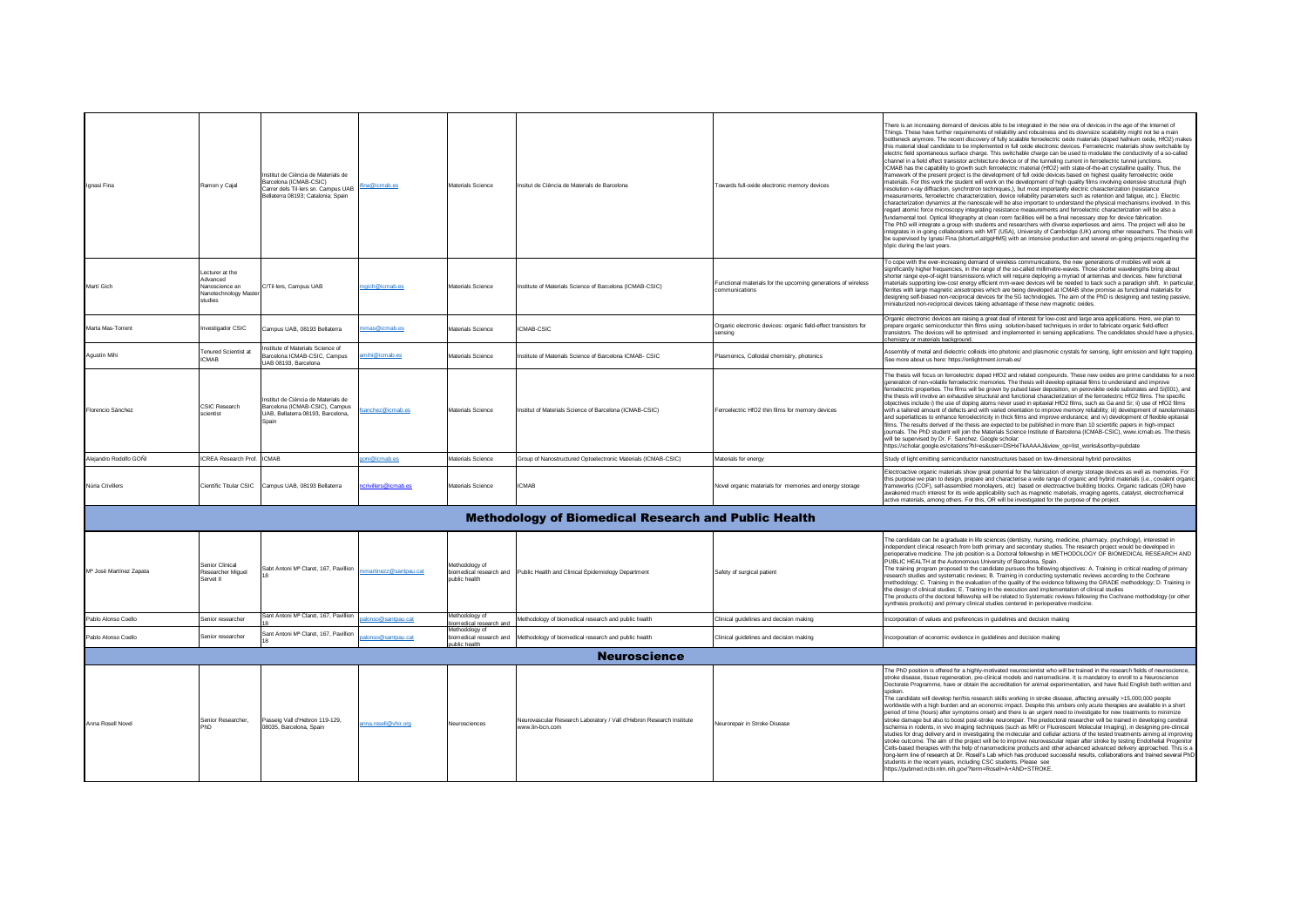| Jose Rodriguez Alvarez   | Professor of<br>Biochemistry &<br>Molecular Biology | Laboratory M2-115, Edifici M, School<br>of Medicine, Campus de Bellaterra,<br>ose.rodriguez@uab.cat<br>Barcelona, Spain.                                      | Neurosciences | Institute od Neurosciences / Dpt Biochemistry & Molecular Biology | Mechanisms associated to early cognitive deficits in Alzheimer's<br>disease. Biomarkers and new therapeutic strategies / Mecanismes<br>associats als dèficits cognitius primerencs a la malaltia<br>d'Alzheimer. Biomarcadors i noves estratègies terapèutiques en la<br>malaltia d'Alzheimer                                                                                                                                                                                                                                                                                                                                                                                                                                                                                                                                                                                                                                                                                                                                                                                                                                                       | Molecular mechanism involved in synaptic deficits                                                                                                                                                                                                                                                                                                                                                                                                                                                                                                                                                                                                                                                                                                                                                                                                                                                                                                                                                                                                                                                                                                                                                                                                                                                                                                                        |
|--------------------------|-----------------------------------------------------|---------------------------------------------------------------------------------------------------------------------------------------------------------------|---------------|-------------------------------------------------------------------|-----------------------------------------------------------------------------------------------------------------------------------------------------------------------------------------------------------------------------------------------------------------------------------------------------------------------------------------------------------------------------------------------------------------------------------------------------------------------------------------------------------------------------------------------------------------------------------------------------------------------------------------------------------------------------------------------------------------------------------------------------------------------------------------------------------------------------------------------------------------------------------------------------------------------------------------------------------------------------------------------------------------------------------------------------------------------------------------------------------------------------------------------------|--------------------------------------------------------------------------------------------------------------------------------------------------------------------------------------------------------------------------------------------------------------------------------------------------------------------------------------------------------------------------------------------------------------------------------------------------------------------------------------------------------------------------------------------------------------------------------------------------------------------------------------------------------------------------------------------------------------------------------------------------------------------------------------------------------------------------------------------------------------------------------------------------------------------------------------------------------------------------------------------------------------------------------------------------------------------------------------------------------------------------------------------------------------------------------------------------------------------------------------------------------------------------------------------------------------------------------------------------------------------------|
| Mar Hernández Guillamon  | Senior Researcher                                   | Neurovascular Research Lab. Lab<br>106, Mediterranean Building. Passeig<br>nar.hernandez.guillamon@vhir.o<br>Vall d'Hebron 119-129, Barcelona<br>08035, Spain | Veuroscience  | Vall d'Hebron Research Institute                                  | One of the general aims at the Neurovascular Research Lab<br>(VHIR) is to explore the vascular contribution to β-amyloid (Aβ)<br>brain deposition to provide new biomarkers, innovative drug<br>targets and diagnostic approaches for Aß-associated diseases,<br>to the Aß deposition in brain vessels being a common cause of<br>hemorrhagic stroke. The shared role of Aβ in CAA and AD is a<br>clear example of the crosstalk between neurodegenerative and<br>cerebrovascular processes. The overlap between both conditions<br>is based on mutual Aβ generation and clearance pathways,<br>although the brain injury in both cases induces different diseases<br>More info about the group can be found at: http://www.lin-<br>hen com/amyloid/<br>Some of the most recent publications of our group related with the<br>project are:<br>· Marazuela et al. Acta Neuropathol Commun 2021. PMID:<br>34530925<br>Camacho et al. Brain Pathol 2021. PMID: 34514662<br>Giménez-Llort et al. Biomedicines 2021. PMID: 34199476<br>Bonaterra-Pastra et al. Biomedicines 2021. PMID: 33445800<br>Greenberg et al. Nat Rev Neurol 2020. PMID: 31827267 | Project Title: Crosstalk between neurodegenerative and cerebrovascular processes in Alzheimer's disease<br>Our project is based on the identification of factors specifically associated with Aß-parenchymal plaques and/or<br>cerebrovascular Aß deposits. Unraveling the levels and functional involvement of these components will allow elucidating<br>the mechanisms that determine Aß distribution and trafficking within the brain and proposing therapeutic targets to prevent<br>the brain injury induced by Aß in CAA or AD.<br>including AD and cerebral amyloid angiopathy (CAA), which refers Our group at the Neurovascular Research Lab (VHIR) studies the link between neurodegeneration and neurovascular<br>dysfunction through in vivo and in vitro methodologies, including the use of transgenic AD mouse models, brain organotypic<br>cultures, BBB complex cell culture models, as well as human brain and plasma/CSF samples.                                                                                                                                                                                                                                                                                                                                                                                                                    |
|                          |                                                     |                                                                                                                                                               |               | <b>Physics</b>                                                    |                                                                                                                                                                                                                                                                                                                                                                                                                                                                                                                                                                                                                                                                                                                                                                                                                                                                                                                                                                                                                                                                                                                                                     |                                                                                                                                                                                                                                                                                                                                                                                                                                                                                                                                                                                                                                                                                                                                                                                                                                                                                                                                                                                                                                                                                                                                                                                                                                                                                                                                                                          |
| Angel Lizana Tutusaus    | Associated Professor.<br>Ontics                     | Jniversitat Autònoma de Barcelona.<br>Department of Physics. Group of<br>ael.lizana@uab.es<br>Optics. 08193 Bellaterra (Barcelona)<br>Spain                   | Physics       | Physics                                                           | Optics & Photonics                                                                                                                                                                                                                                                                                                                                                                                                                                                                                                                                                                                                                                                                                                                                                                                                                                                                                                                                                                                                                                                                                                                                  | Development of polarimetric a camera and polarimetric diffractive elements based on structured liquid crystal devices.<br>Implementation of a Stokes polarimeter to be applied in biophotonics applications. The student will implement different<br>structured patterns (micrometric scale) that will be combined with a camera to design a snapshot full Stokes imaging<br>polarimeter. This polarimeter will be tested and applied in biomedical applications, for the early recognition of some<br>diseases.                                                                                                                                                                                                                                                                                                                                                                                                                                                                                                                                                                                                                                                                                                                                                                                                                                                         |
| Juan Campos Coloma       | Full professor, Optics                              | Universitat Autònoma de Barcelona<br>Department of Physics. Group of<br><u>an.campos@uab.es</u><br>Optics. 08193 Bellaterra (Barcelona)<br>Spain              | Physics       | Physics                                                           | Optics & Photonics                                                                                                                                                                                                                                                                                                                                                                                                                                                                                                                                                                                                                                                                                                                                                                                                                                                                                                                                                                                                                                                                                                                                  | Development of experimental methods and computer algorithms to measure the mirrors used in a synchrotron with sub-<br>nanometer accuracy. This is a collaboration between the University Autonomous of Barcelona (UAB) and the Synchrotron<br>ALBA, with the goal of developing cutting edge numerical and experimental methods for mirrors metrology. These mirrors<br>are key elements for the efficient performance of the synchrotron beam lines.                                                                                                                                                                                                                                                                                                                                                                                                                                                                                                                                                                                                                                                                                                                                                                                                                                                                                                                    |
| Aitor Mugarza            | Research Professor at<br>ICN <sub>2</sub>           | Fdifici ICN2<br>UAB Campus, Bellaterra (Barcelona) aitor.mugarza@icn2.cat<br>08193, Spain                                                                     | Physics       | Institut Català de Nanociència i Nanotecnologia (ICN2)            | Atomically precise graphene nanoarchitectonics for sensing and<br>optoelectronics                                                                                                                                                                                                                                                                                                                                                                                                                                                                                                                                                                                                                                                                                                                                                                                                                                                                                                                                                                                                                                                                   | The last decade has witnessed impressive advances in the bottom-up synthesis of graphene-based nanostructures. The<br>case of 1D graphene nanoribbons is an illustrative one, where all structural parameters (width, edge structure, doping,<br>functionalization) can be controlled with atomic precision. Our group has recently extended this atomic control to 2D with<br>the demonstration of the synthesis of a nanoporous graphene (Moreno et al. Science 360, 199, 2018). The nanomaterial,<br>selected as "molecule of the year" by the American Chemical Society, and the demonstration of field-effect transistor made<br>by this semiconducting graphene, was highlighted in the main scientific journals (Science Perspectives, Nature Electronics,<br>Chemical Engineering & News, IEEE Spectrum, Nano Today). In this PhD project we intend to bring this approach to the<br>next level, by fusing GNRs with other active components (quantum, chemical) in lateral heterostructures that can also be<br>conceived as hybrid nanoporous graphene. The project will tackle the on-surface synthesis of the hybrid nanoarchitectures,<br>the characterization of the atomic and electronic structures by low-temperature scanning tunnelling microscopy and<br>spectroscopy (STM/STS), and the realization and characterization of gate-modulated devices. |
| Jose Ramon Duran         | Senior Postdoctoral<br>Researcher at ICN2           | difici ICN2<br>UAB Campus, Bellaterra (Barcelona) joseramon.duran@icn2.cat<br>08193, Spain                                                                    | Physics       | Institut Català de Nanociència i Nanotecnologia (ICN2)            | Optoelectronic nanodevices with atomically precise graphene<br>nanostructures                                                                                                                                                                                                                                                                                                                                                                                                                                                                                                                                                                                                                                                                                                                                                                                                                                                                                                                                                                                                                                                                       | The project aims at the realization of optoelectronic devices based on graphene nanostructures that are synthesized with<br>atomic precision. The one nanometer scale nanostructuring that our group is able to perform with atomic precision brings<br>graphene plasmonics to the NIR regime of interest for telecommunication. Excitons are also predicted to lie at the same<br>energy regime due to the strong excitonic binding energy in low dimensional structures. Interestingly, both can be effectively<br>modulated by gating. The main objective of the project will be the detection of plasmons and excitons in different type of<br>nanodevice geometries and the demonstration of their gate modulation. The student will first learn how to synthesize the<br>graphene nanostructures following the on-surface method developed in the group (Moreno et al. Science, 360 199 (2018))<br>which will be characterized by scanning tunneling microscopy. Then graphene nanostructures will be transfered the onto<br>insulating substrates where the nanodevices will be fabricated. The integrity and performance of the devices will be<br>characterized by Raman, FTIR, and electronic transport measurements.                                                                                                                                          |
| Pablo Merino             | Research Professor at<br>ICN <sub>2</sub>           | Edifici ICN2<br>JAB Campus, Bellaterra (Barcelona) aitor.mugarza@icn2.cat<br>08193, Spain                                                                     | Physics       | Institut Català de Nanociència i Nanotecnologia (ICN2)            | Light-emission with subnanometer resolution from hybrid<br>graphene nanostructures studied by scanning tunneling<br>uminiscnece                                                                                                                                                                                                                                                                                                                                                                                                                                                                                                                                                                                                                                                                                                                                                                                                                                                                                                                                                                                                                     | Scanning tunneling luminiscence (STL) has proven to be a tool capable of studying light emission from single molecules,<br>resolving the electroluminiscence yield with intramolecular resolution. It also allows to combine the optical study with<br>electronic (STS) and vibrational (IETS) spectroscopy performed simoultaneously and with the same spatial resolution. This<br>project aims at applying this technique to the study of novel optical phenomena emerging from hybrid graphene-based<br>nanoarchitectures that contain excitons coupled in excitonic superlattices, arrays of single-photon emmiters and other<br>interesting quantum photonic architectures. The synthesis will be based on a method recently developed in our gorup<br>((Moreno et al. Science, 360 199 (2018)), and the structures will be studied by combining STM/STS/IETS/STL in ultra-high<br>vaccuum and cryogenic conditions. The promising nanoarchitectures will be transferred lonto insulating substrates to<br>fabricate optoelectronic devices in order to test their potential applications.                                                                                                                                                                                                                                                                          |
| Gervasi Herranz Casabona | <b>CSIC Research</b><br>Scientist at ICMAR          | Institute for Materials Science of<br>Barcelona ICMAB-CSIC, Campus<br>oherranz@icmab.cat<br>UAB, Bellaterra, E-08193                                          | Physics       | Multifunctional Oxides and Complex Structures at ICMAB-CSIC       | Spintronics and Quantum Transport                                                                                                                                                                                                                                                                                                                                                                                                                                                                                                                                                                                                                                                                                                                                                                                                                                                                                                                                                                                                                                                                                                                   | SPINTRONIC DEVICES BASED ON OXIDE QUANTUM WELLS. The student will study spin-charge conversion efficiency<br>in 2D-Oxide interfaces, with the aim of investigating the efficiency of spin-orbit coupling to inject spin-polarized currents in<br>quantum well devices. The candidate will develop device nanofabication (optical and e-beam lithography) and quantum<br>transport characterization. For more information about the acttivities at the host lab, visit https://gervasi-herranz.blog/                                                                                                                                                                                                                                                                                                                                                                                                                                                                                                                                                                                                                                                                                                                                                                                                                                                                      |
| Gervasi Herranz Casabona | <b>CSIC Research</b><br>Scientist at ICMAB          | stitute for Materials Science of<br>Barcelona ICMAB-CSIC, Campus<br>oherranz@icmab.cat<br>UAB, Bellaterra, E-08193                                            | Physics       | Multifunctional Oxides and Complex Structures at ICMAB-CSIC       | Spin-photon coupling in quantum systems                                                                                                                                                                                                                                                                                                                                                                                                                                                                                                                                                                                                                                                                                                                                                                                                                                                                                                                                                                                                                                                                                                             | SPIN-PHOTON COUPLING IN QUANTUM SYSTEMS. The student will study the coupling between spin, photons and<br>lattice in transition metal systems, with sizeable spin-orbit coupling. The objetive of the research is to use photons to<br>entangle spin and orbital states for possible applications in quantum information. The candidate will develop thin film<br>growth, device nanofabication (optical and e-beam lithography), optical spectroscopy and imaging and theoretical<br>modeling. For more information about the acttivities at the host lab, visit https://gervasi-herranz.blog/                                                                                                                                                                                                                                                                                                                                                                                                                                                                                                                                                                                                                                                                                                                                                                          |